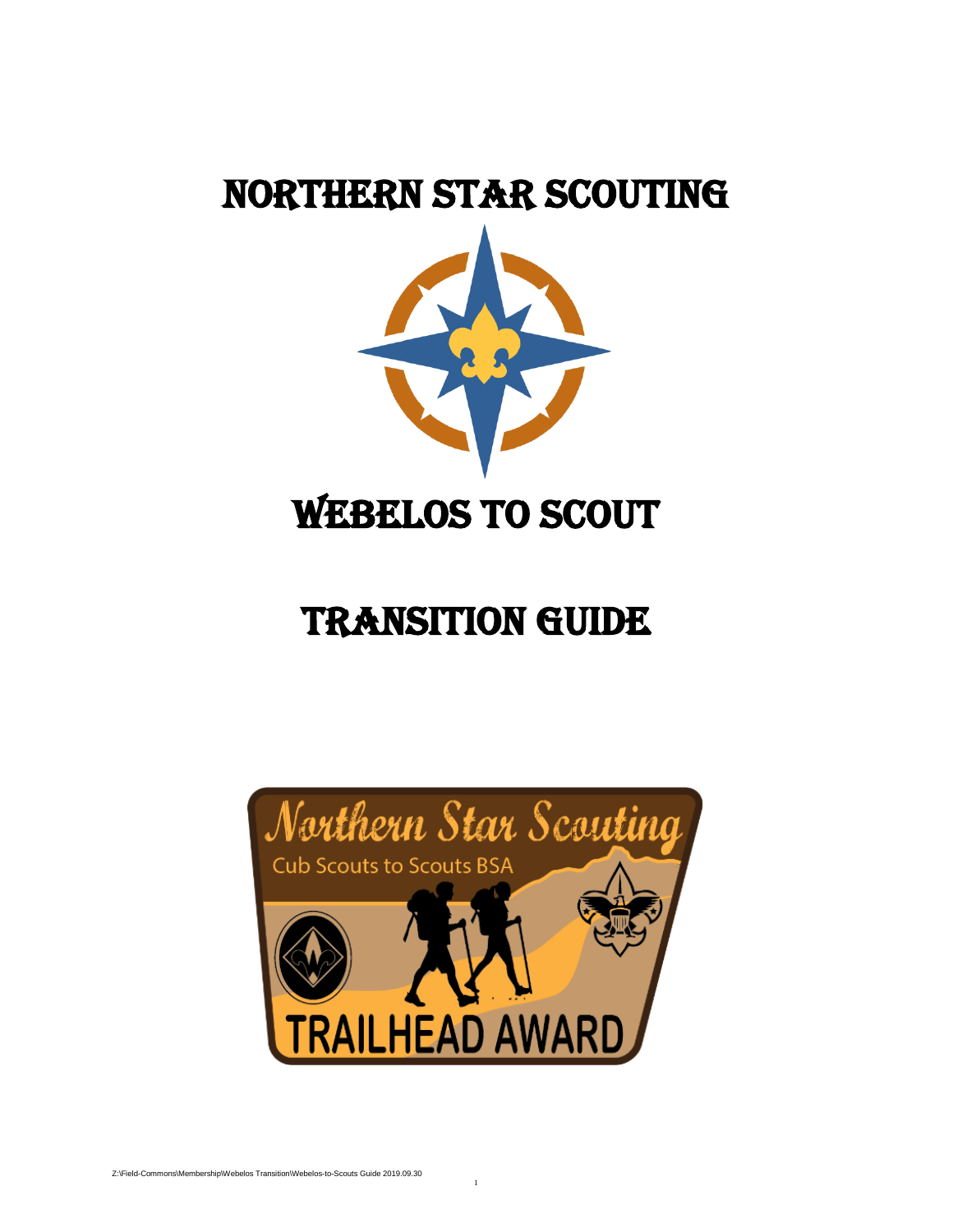### **Table of Contents**

Note: Information in this booklet can be copied as needed.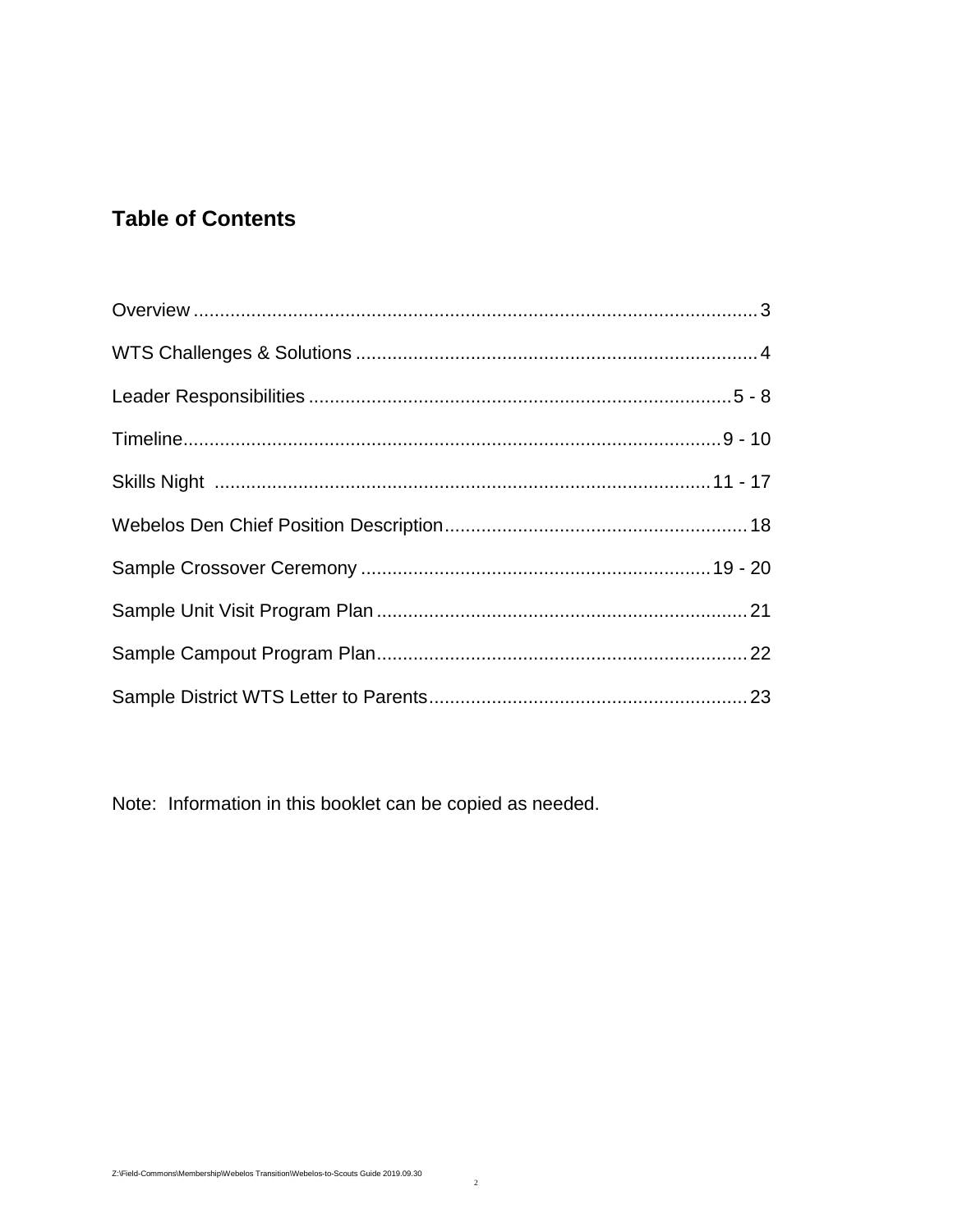# **Webelos to Scout Graduation Overview**

Scouts BSA is designed for young people ages 11 through 17, who are old enough to be on their own in the out-of-doors. While adults serve as key leaders, Scouts hold leadership positions and plan the troop's program.

The passage from a Cub Scout pack to a Scouts BSA troop should be smooth, with no time lost in between. By the time Webelos Scouts are ready to cross over, they and their families should be familiar and comfortable with the youth and adult leaders of the troop, their role in the troop and troop activities, and feel excited about beginning this new adventure. The Webelos Scout's transition ceremony should clearly signify his or her graduation to a new level of Scouting and could include the presentation of his or her Arrow of Light Award, a Scouts BSA Handbook, and a troop neckerchief.

A Webelos Scout who has earned the Arrow of Light Award has now completed all the requirements for the Scout badge and may join a Scouts BSA troop.

The key factor to improved Webelos transition is the ongoing working relationship of the leaders of a Cub Scout pack and the adult leaders of the Scouts BSA troop, and the families of the Webelos Scouts. Ideally a community organization would have both a pack and a troop with leaders who work together to help move Webelos Scouts into a Scouts BSA troop the same way schools move students from elementary school to middle school. Regardless of your situation, it is important that leaders take a responsibility in graduating boys from a Cub Scout pack to a Scouts BSA troop even if they do not go to the troop where the volunteers are from.

There are a number of ways a pack and troop can work together to enhance the Scouting experience of their Webelos Scouts. To help assure maximum graduation requires cooperation between the:

- Cub Scout Pack
	- $\circ$  It should be the goal of the Cubmaster and Webelos den leaders to graduate every Webelos Scout into a Scouts BSA troop. The key to accomplishing this is to begin promoting Scouting when Cub Scouts are still in their Tiger, Wolf, and Bear dens, and to sell the sizzle of the great outdoors. Scouting should be viewed as an ongoing adventure, and the progression should be as normal as moving from elementary school to middle school. These promotions should include the Cub Scouts, but even more importantly should include the parents. They are still often the decision maker for family activities. Parents should realize that earning the Arrow of Light is not the end of Scouting, but an important step in preparing their son or daughter for the adventures of Scouting that still lies ahead.
- Scouts BSA Troop
	- $\circ$  Scouts BSA troops should assign an Assistant Scoutmaster or a troop committee member to be responsible for new Scouts, which would include developing a relationship with local Cubmasters and the Webelos den leaders. This adult serves as a resource during Webelos overnight activities and builds enthusiasm among Scouts and their parents for the exciting challenges that await them Scouting. One of a troop's greatest challenges is to make the next level of Scouting readily available for a young person once he or she meets the joining requirements. This adult should be in regular communication with the Webelos den leaders, the Webelos in those dens, and the parents of the Webelos Scouts – long before the expected graduation ceremony date.
- Unit Commissioner
	- $\circ$  The Unit Commissioner is the connecting link in the chain between the troop and the pack. Often, the same Unit Commissioner will serve both a pack and troop in the same community. This person should strive to keep the units working together to reach the goal of all Webelos transitioning in to a troop.
- District Webelos to Scout Graduation Chair
	- $\circ$  A key person to successful Webelos graduation is the district Webelos graduation chair. This person is a member of the district membership committee and is charged with making sure every Webelos Scout is given an opportunity to join a troop.

The information contained in this guide will help each of the groups listed above in being successful with their tasks.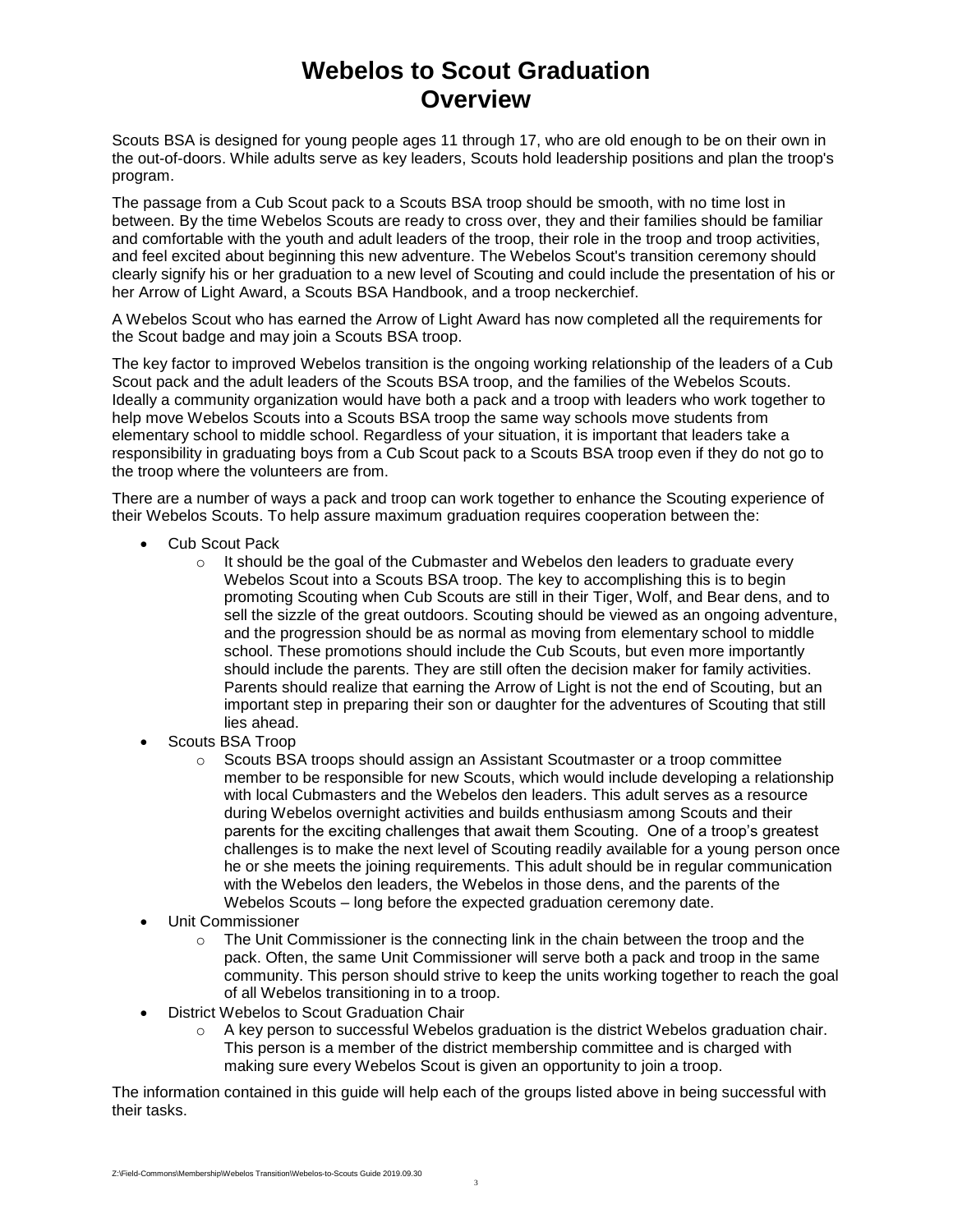# **Webelos to Scout Graduation Challenges & Solutions**

An effective Webelos to Scout Graduation plan is essential for retaining our current Cub Scouts by moving them up into a Scouts BSA troop. The graduation from Cub Scouts to Scouts is where we lose a large percentage of our membership. This is due to a number of factors. To have an effective plan, each of these reasons needs to be addressed. Below are some reasons why Webelos do not transition in to a troop and how they can be overcome.

- Youth, after being in the Cub Scout program for up to 5 years are tired of the program. They do not have an understanding of the Scouts BSA program and that it is truly different than Cub Scouts.
	- o Invite the Webelos den to attend at least 1 troop meeting, Skills Night, and 1 campout during their 5<sup>th</sup> grade year.
	- $\circ$  Have the Webelos II dens between their 4<sup>th</sup> grade and 5<sup>th</sup> grade year have a "field trip" to Many Point Scout Camp or Tomahawk Scout Reservation for one day during the summer. Have someone from your troop give them a tour of camp.
	- $\circ$  Utilize the resources on the Northern Star Scouting web site. You may not be able to make a trip to a camp, but you could show the many videos of Many Point Scout Camp and Tomahawk Scout Reservation at a Webelos den meeting. Have their parents attend this meeting.
	- $\circ$  Conduct "Webelos Talks" within the Webelos dens telling them about the fun and exciting things they get to do within your troop. Share your annual program plan of outdoor adventure including monthly campouts, canoe trips, backpacking trips, etc.
	- o Assign a Den Chief from your troop to each Webelos den. This Den Chief ideally would serve as the "Troop Guide" once this group moves up into your troop.
- Webelos Leaders know little about the Scouts BSA program and are not encouraging their boys to move on. They see it as an end of their volunteer involvement in Scouting.
	- o Talk to the Webelos leader early on about the Scouts BSA program. Invite them to be an Assistant Scoutmaster within your troop for the new Scout patrol.
	- o Encourage the Webelos leaders to go through Scoutmaster Leader Specific Training and Outdoor Leader Skills while still in Cub Scouting.
	- o Invite the Webelos Leader and the den to participate in troop campouts.
	- $\circ$  Have leaders within the troop help the Webelos leader teach the Webelos activity pins.
- More activities competing for time.
	- $\circ$  "Build it and they will come". A well-planned program full of outdoor adventure will attract youth. Communicate your troop annual program plan to the Webelos and their parents early on. Invite them to participate in activities with your troop. If they see the fun and adventure firsthand, they will pick our program over someone else's.
	- o Talk to the parents about the "Values of Scouting". Scouting teaches leadership skills, problem solving skills, communication skills, ethical decision-making, and more. Share the Harris Study "*The Values of Men and Boys in America"* to show Scouting's importance over sports and other youth activities.
	- o Share the Tufts University study on the positive effects and development in young people who have been in programs of the Boy Scouts of America. This information can be found on the Northern Star Scouting web site.
- Scouting is not seen as "cool" among their friends.
	- o Most youth think camping, canoeing, rock climbing and rappelling, backpacking, swimming, and sports are cool. Communicate your well-planned annual program plan to the Webelos and their parents. Sell the program!
- They are not asked.
	- $\circ$  Many times, a Webelos and his parents are simply not asked to join a troop. Studies show that a young person has to be asked 6 times to join before he feels invited.
	- $\circ$  Have your new Scout patrol "mentor" a Webelos II den. Encourage them to finish their activity pins, invite them to troop campouts, and personally invite them to join the troop.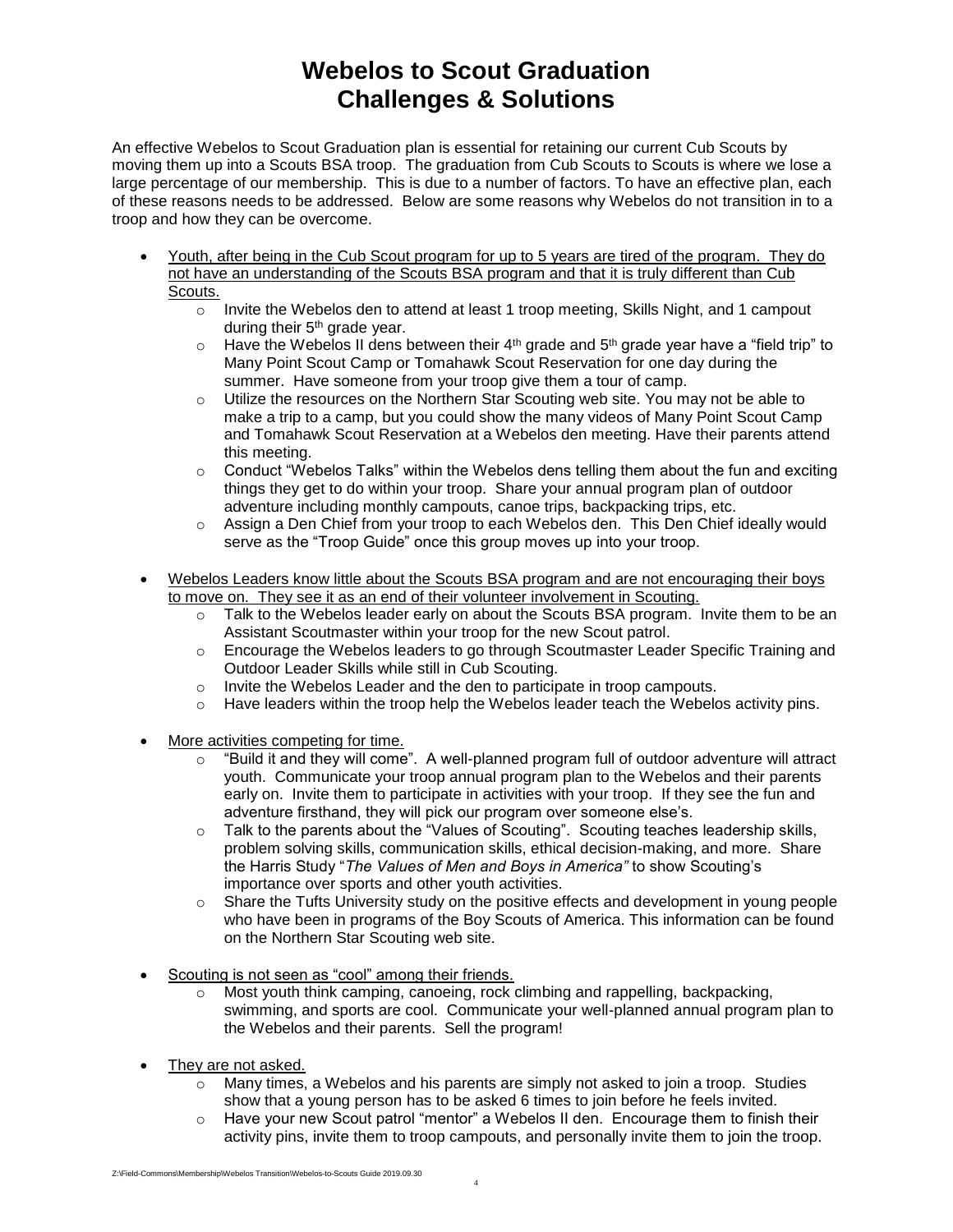# **Webelos to Scout Graduation Pack and Webelos Den Leader Responsibilities**

- Have conversations through the entire Webelos Scout experience. Ensure that the parents understand the ultimate goal of a Webelos experience to ensure that the Webelos Scout is comfortable, confident and prepared to have an even greater experience in a Scouts BSA troop. Work to inform parents the difference between Cub Scouts and Scouts BSA. The greater level of fun, adventure and leadership.
- The Webelos den leader should have the personal goal of having 100% of their Webelos join a troop. If the troop that the pack typically transitions their Webelos in to is not a good fit for the family, work to find another troop nearby and provide the leader contact info to the parents, and work with that troop leader to encourage inviting that family to join their troop. The goal is providing the opportunity to the Webelos Scout.
- Develop a working relationship with the leadership of a Boy Scout troop or troops in the community. Most troops should have either an assistant Scoutmaster or a committee member assigned to new Scouts. Your unit commissioner can help put you in contact with troop leaders.
- Compare calendars of troop and pack activities to coordinate activities. Community events can be done together, and planning can help prevent conflicts in use of equipment and facilities.
- Work with troop leaders to secure Den Chiefs for each Webelos den and Cub Scout den.
- Work with troop leaders to plan and conduct Webelos overnight activities.
- Work with troop leaders to plan visits to troop meetings, Skills Night/New Parent Orientation and summer camp. Never show up without first calling in advance.
- Invite the Scoutmaster and troop youth leaders to special pack activities. This will help create familiarity and a level of comfort for the Webelos Scouts and their parents as they ease into the troop.
- Plan a meaningful crossover ceremony at the pack's blue and gold banquet. Include troop leadership to be present to accept the Webelos Scouts as they graduate to Scouts BSA.
- Webelos den leaders should be strongly encouraged to move into the troop with the transitioning Webelos, either as assistant Scoutmasters or troop committee members. This will give the new Scouts a familiar face at troop meetings and a connecting link to Scouts.
- If a troop does not exist in your community, discuss with the head of the pack's chartering organization the possibility of organizing a troop. A graduating Webelos den can form the nucleus of a new troop.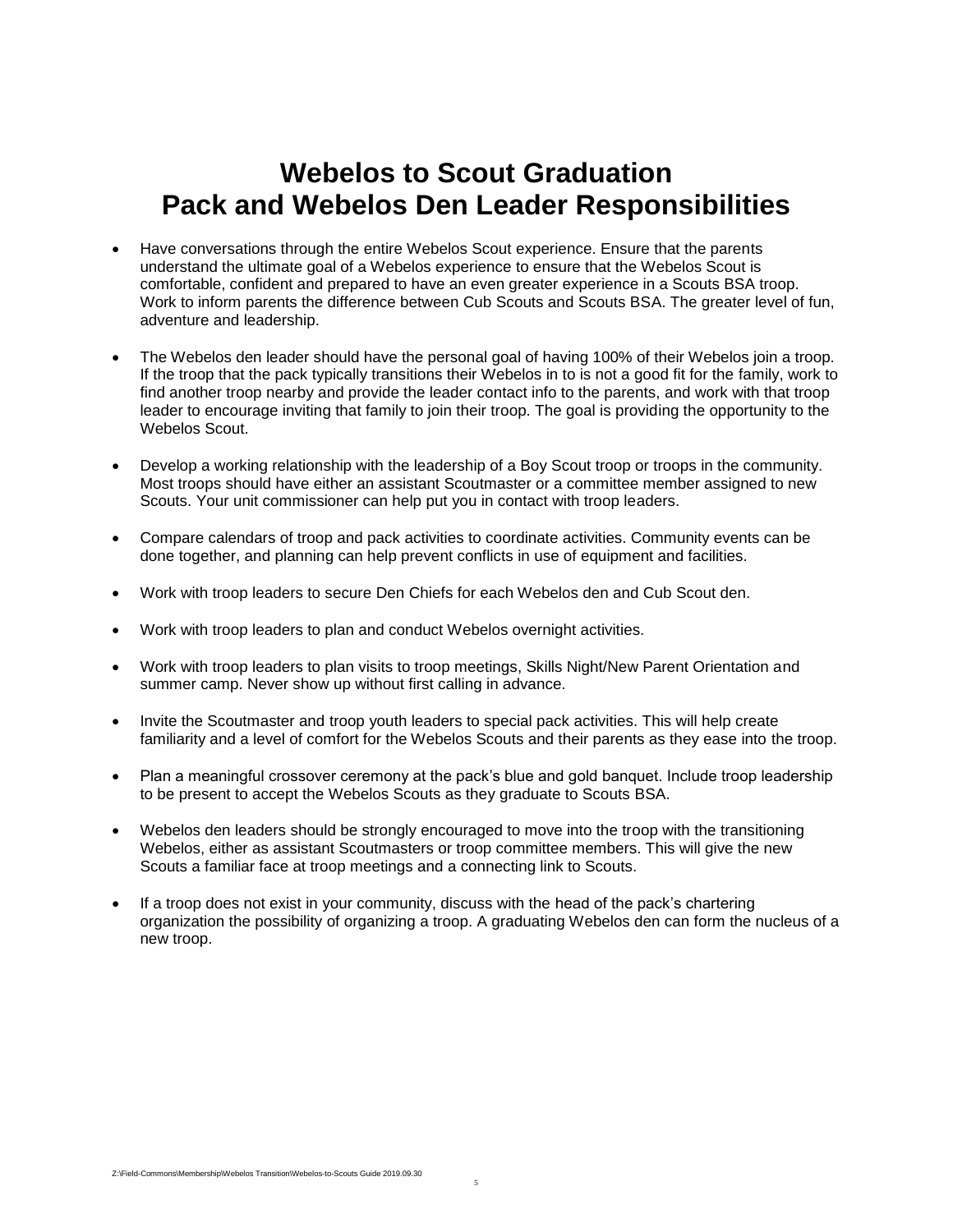# **Webelos to Scout Graduation Troop / Scoutmaster Responsibilities**

- Select Scouts to serve as Den Chiefs for each Webelos Scout den and Cub Scout den. Arrange for Den Chief Training.
- Serve as a resource for overnight activities. The troop can be of service to provide equipment, leadership, and logistics for Webelos Scout / parent campouts.
- Conduct an orientation in the Bear Cub Scout dens to explain the changing role as boys become Webelos Scouts. Explain how being a Webelos Scout will help prepare them for Scouts.
- Webelos den-Scout troop campouts should show Webelos Scouts and their parents what to expect when they move into the troop. The troop should cook and camp by patrol and use skills in which the Webelos Scouts can participate.
- Arrange for Webelos dens to visit a troop meeting, Skills Night/New Parent Orientation and summer camp. This should be planned several weeks in advance.
- Provide each Webelos Scout with a copy of the troop's activities and calendar for the upcoming year.
- Work with Webelos den leaders to encourage them to plan to move into the troop with their Webelos Scouts and to serve either as committee members or Assistant Scoutmasters.
- Conduct a Scoutmaster conference under the guidance of the Scoutmaster or the assistant designated by the Scoutmaster. This conference should cover the Scout Oath and Law, the advancement program, troop camping, the patrol method, summer camp, and personal equipment. (See *Scoutmaster Handbook* as a reference.)
- Work with the Cubmaster in planning a meaningful crossover ceremony at the pack's Blue and Gold banquet. Coordinate the ceremony and arrange for each Webelos Scout to receive a troop neckerchief and a *Scouts BSA Handbook* or other token of the troop.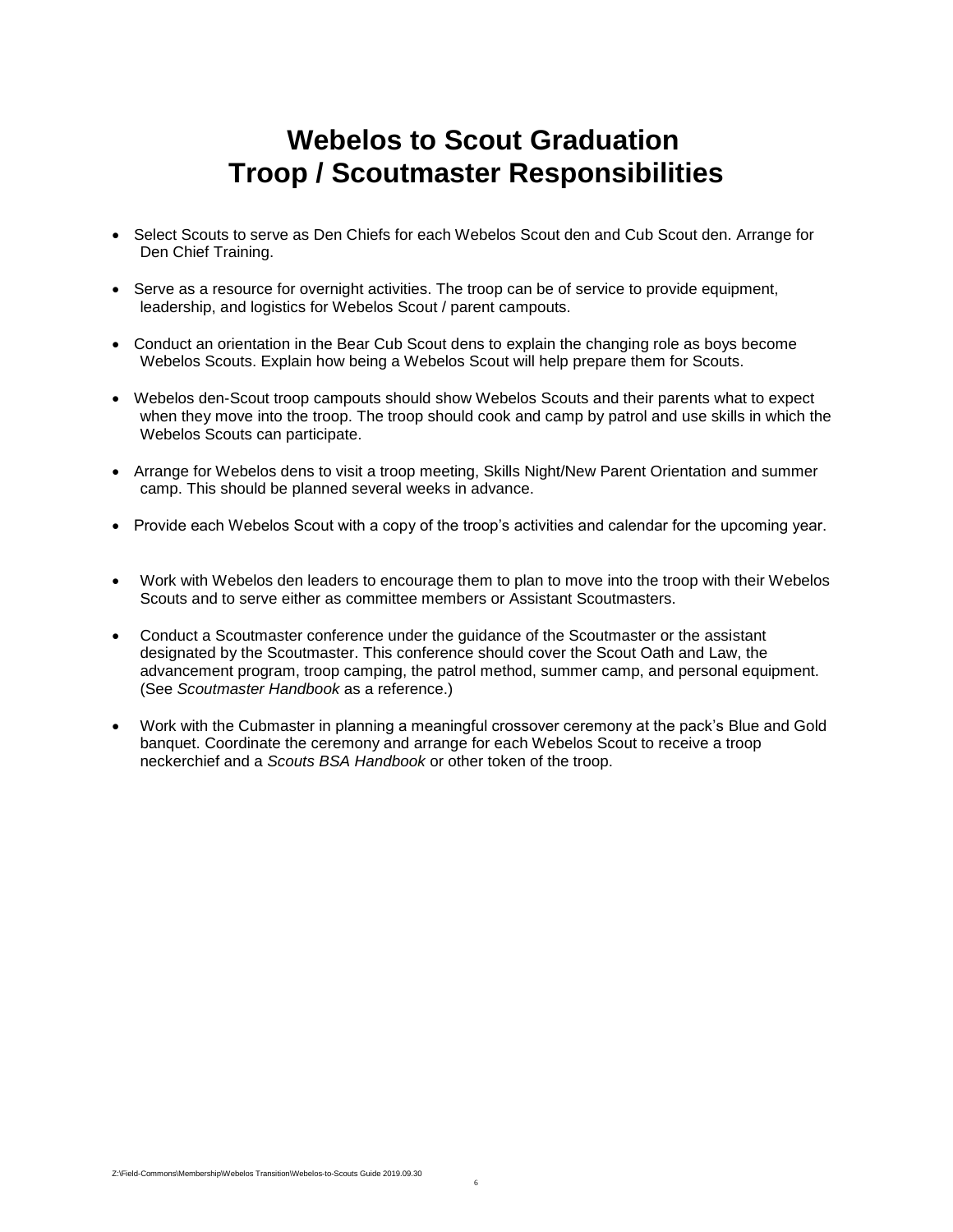# **Webelos To Scout Unit Commissioner Responsibilities**

- Be a catalyst in developing good relationships between troop and pack leaders.
- Promote communication by scheduling a meeting of key volunteers.
- Help plan a Webelos den visit to a troop meeting, Skills Night/New Parent Orientation, summer camp and other joint activities.
- Keep the pack and troop on schedule as plans develop for the crossover ceremony at the Blue and Gold banquet.
- Attend the Webelos crossover ceremony.
- Be sure new Scouts have a copy of the troop's activities and leader contact information, and that they know when and where the troop meets.
- Work with the pack and troop in their charter renewal process to help ensure Webelos Scouts are moved from pack rosters to troop rosters.
- Work with the Webelos graduation chair to follow up on Webelos Scouts who have not yet joined a troop. Make sure they are invited to join a troop.
- Be sure Webelos Scouts join a troop in time to prepare for Scouts BSA summer camp.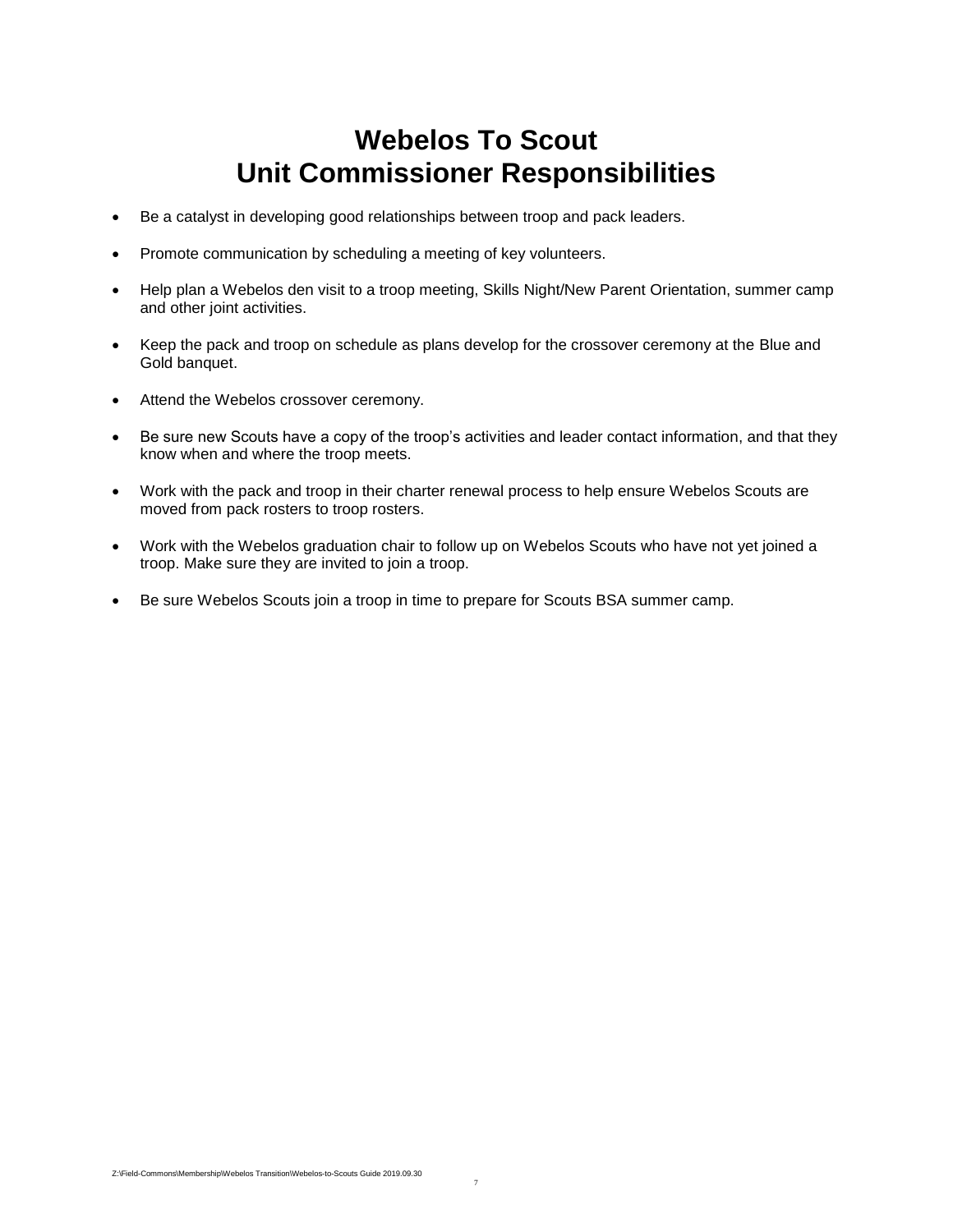# **Webelos to Scout Transition District Webelos Transition Chair Responsibilities**

- Contact all packs in early fall to update a list of all fifth-grade Webelos Scouts.
- Coach Cubmasters, Webelos den leaders and troop leaders in the transition process at District Roundtables, training courses, and through personal contact.
- Report to the district membership committee chair and keep the district committee informed.
- Track and maintain records of Webelos graduation by using a wall chart that lists the graduation record of each pack.
- Work with unit commissioners to follow up on Webelos Scouts who have not joined a troop.
- Work toward 100 percent Webelos graduation.
- A district may choose to hold a district wide Webelos Transition ceremony. Ceremonies of this magnitude can really showcase the size of Scouting in the district and be inspiring and exciting for **all**  who attend (remember the siblings!). Think of a night setting, a campfire (real of simulated), crossing over a small bridge, Webelos carrying a candle and adding it to the troop campfire that they are joining. The very special ceremony of exchanging a Webelos neckerchief for the troop neckerchief. All performed with professional remarks being made. Create the memory that others will seek to have some day!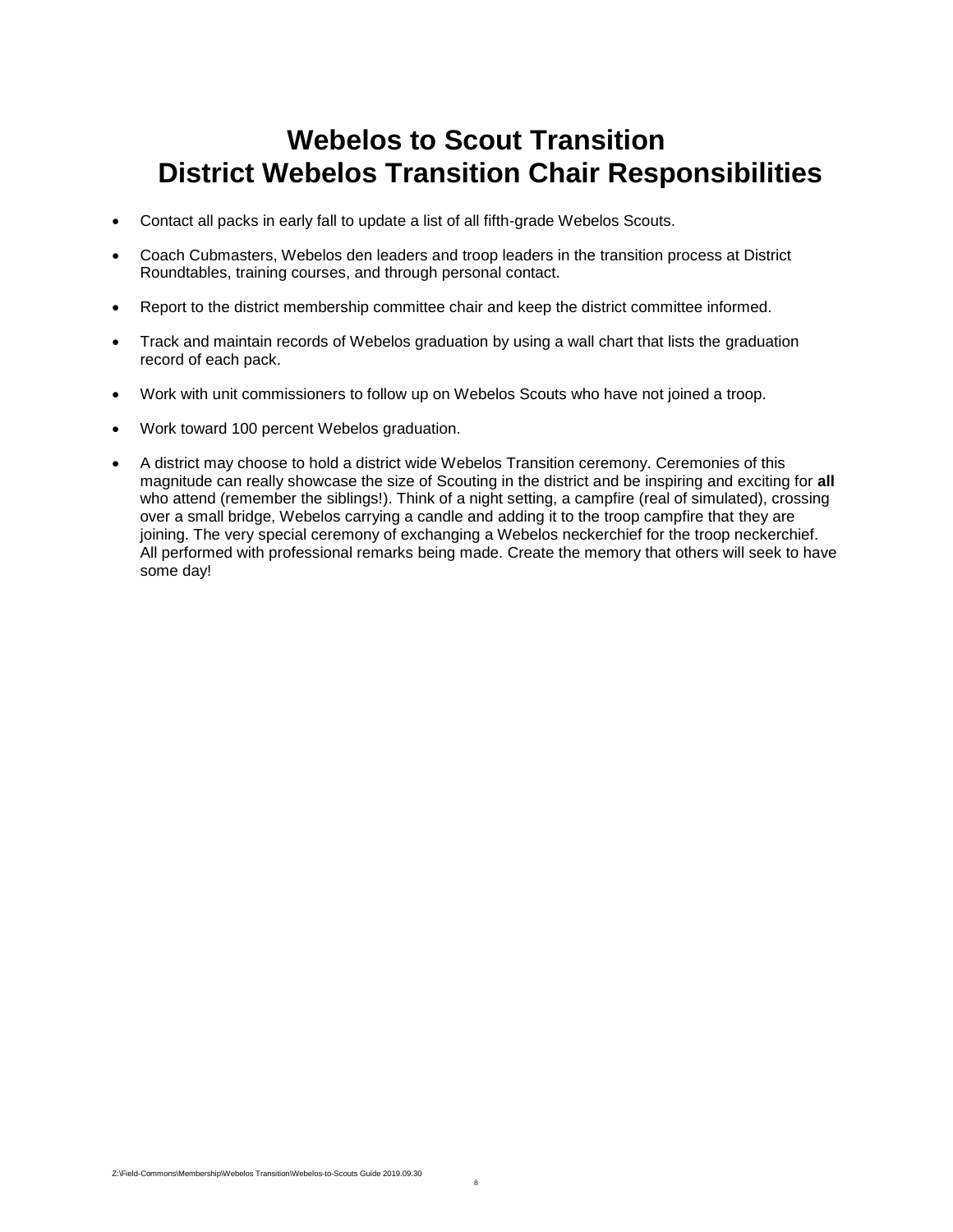# **Webelos to Scout Transition Timeline**

We have heard time and again that if you "fail to plan, you plan to fail." This proverb holds true for many Scouting activities—camping trips, meetings, fundraisers and even Scoutmaster Minutes. Our volunteer leaders go through hours of training so that they are prepared to do their jobs well, when the need exists. In much the same way, it is helpful for us, the Webelos to Scout graduation team, to have a plan to transition young people from Cub Scouts to Scouts BSA. The timeline below will give you key benchmarks and tasks to keep in mind for each month of the transition cycle.

### June/July

- Troop leader ensure that all new Scouts (former  $2<sup>nd</sup>$  year Webelos) attend summer camp.
- Troop leader and Senior Patrol Leader visit their affiliated Webelos den(s) at Webelos Arrow of Light Camp.
- Webelos den visits their affiliated troop at Scout summer camp.
- After consulting with Pack Leaders, the troop appoints a Den Chief for each Webelos den.
- District leadership updates contact information for troops, new second year Webelos Scouts and pack leaders.
- District graduation team mails a letter, sends an e-mail or makes personal calls to parents of new second year Webelos Scouts.

#### **July**

- Troop leaders hold informal individual conferences with parents of new Scouts to provide an opportunity for feedback on troop and patrol operations.
- Troop leader continue to work closely with the new Scouts to instill self-confidence and comfort in participation within the patrol and troop.
- Troop leader/Commissioner/WTS Chair get names, addresses and phone numbers of secondyear Webelos Scouts, record the information on the Webelos to Scout Tracking Form.

#### August

- All leaders should attend the District Program Kick Off and Webelos to Scout Transition training.
- If the troop has website, develop slide show or video with summer camp photos.
- Mail introductory letter from troop to Second-Year Webelos Scouts.
- Put Webelos on list to get troop newsletter.
- Webelos leader/troop leaders plan joint patrol/den, troop/pack activities.
- Troop leader plan for den visits in November to present program calendar.

### September

- Troop leader/Webelos leader continue planning joint activities.
- Troop has a strong showing at Scout Camporees, Cub Scout events for Cub Scout observation (entire troop should attend).

### **October**

- Troop conduct joint camping trip and skills night with Webelos den.
	- During these activities, explain to Webelos Scouts the Patrol Method, and point out examples of how it is being used.
	- Let Webelos Scouts participate just as the Scouts, within BSA guidelines.

### November

- Webelos leader contact any Webelos that have stopped coming to meetings.
- Troop leader presents program calendar at a Webelos den meeting.
- Troop leader makes sure Den Chiefs register for and attend any upcoming trainings for the position.

December

- Troop leader/Webelos leader set a date and invite Webelos Scouts and their parents to visit a troop meeting in January.
- Troop leader follows up the invitations with personal phone calls to the parents of the Webelos Scouts.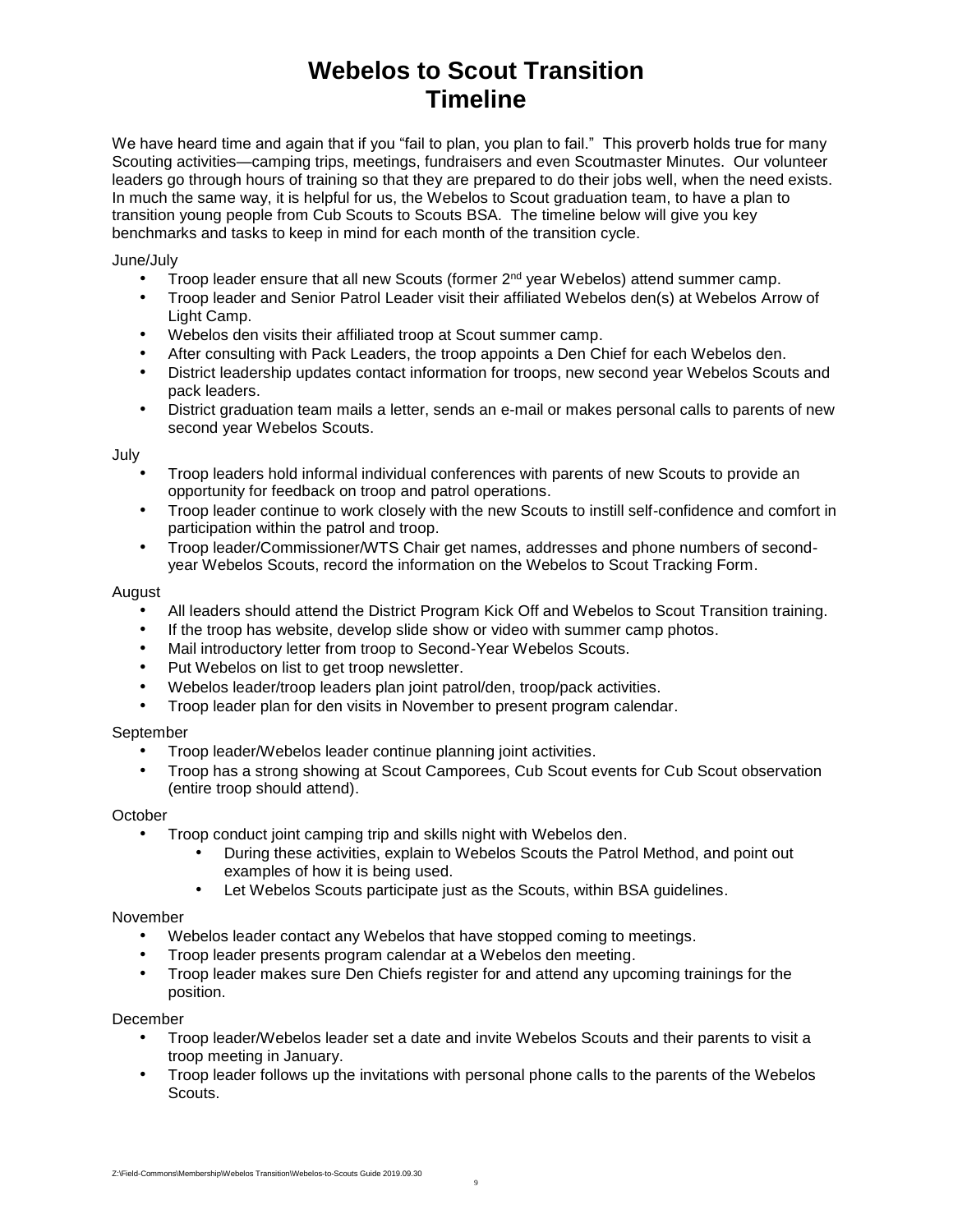### January

- Troop leader attend a meeting of first year Webelos Scouts to introduce them to Scouting
- Host second year Webelos Scouts and their parents at a troop meeting and ask them to commit to joining the troop.
- Plan a bridging ceremony for the Blue and Gold Banquet in February to welcome graduating Webelos Scouts into their new troop.

### February

- Troop leader/Webelos leader schedule a skills night for March / April for Webelos, prospective new Scouts and their parents.
- Hold the bridging ceremony at the Blue and Gold Banquet.
- Troop leaders recruit parents of new Scouts to become Assistant Scoutmasters or Troop Committee Members.

#### March

- Ensure all second year Webelos have officially joined Scouts. Webelos can transfer into a Scout troops.
- Plan a May troop activity for new Scouts to get them involved with their new Troop.
- Make sure Troop Guides and Patrol Advisors are clear on their responsibilities regarding the new Scouts.

#### April

- Webelos Transition Team follow up with any Webelos Scouts who have not joined a Scout troop.
- Conduct skills night for first year Webelos and a concurrent informational meeting for parents (invite them to summer camp for one day) Follow up with all new Scouts to ensure they are going to summer camp.
- Conduct summer camp orientation to encourage Troop and especially new Scout involvement.
- Troop leaders be certain new Scouts know where they can turn for help by giving them time to become familiar with their Troop Guide and Patrol Advisors.

### May

- Sponsor a troop activity that focuses on new Scouts, work closely with new Scouts and parents after their graduation to the Scout troop, ensuring their needs are met and that their move has been natural and fun!
- Troop leader works on rank advancement with new Scouts.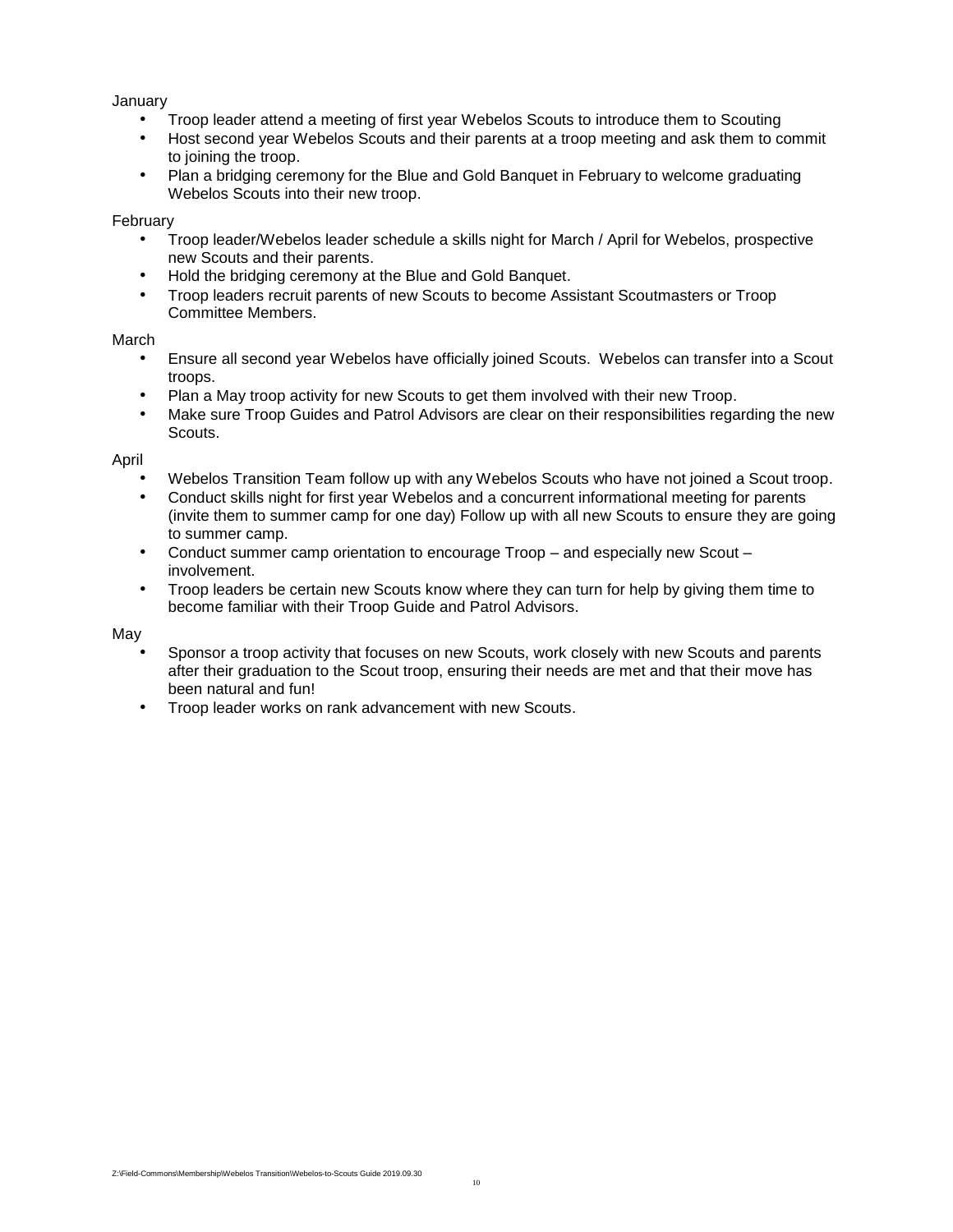### **SKILLS NIGHT/New Parent Orientation**

### **Skills Nights/New Parent Orientation**

Each spring and fall the troop should host a Skills Night for Webelos in conjunction with a parent orientation for their parents. The Skills Night should include hands-on, Scout skill-oriented activities for Webelos, and "showcase" your troop's programs and inform Scouts and their parents about the Scouts BSA program. A suggested back dater and agenda for the troop Skills Night is in this manual and on the Council web site. In addition to inviting Webelos Scouts and their parents to the Skills Night, troops should also use these events as opportunities for recruiting new Scouts and/or inviting back Scout aged youth who are no longer registered.

The advancement program in Scouts BSA is youth-driven. While this means that a young person could join a Scout troop at any point during the year, many troops have found that it is easiest to have new youth join their troop at the same time as when the Webelos crossover. This timing allows for all new youth to be trained in the ways of the troop and keeps all of the adult leaders focused on helping new Scouts attain the First Class rank within their first year of being in the troop. In addition to making it easier for the volunteer leaders, this timing also allows for the brand-new Scouts (the second year Webelos Scouts that just crossed over) to invite their friends to join Scouting with them.

### **TIMELINE**

**Recruiting Event minus 4 weeks** – Scoutmaster sets "Skills Night" date with the District Membership team. Invite first and second year Webelos den(s) to participate, Webelos Scouts, leaders and parents should attend the Skills Night. Share the Skills Night program materials with the troop's youth leadership to prepare and practice for the Skills Night. The District Membership team can provide contact information for Webelos den leaders and Scouts. The Skills Night is a good opportunity to recruit youth who are not currently registered in Scouting, lists of separated Scouts and lists of potential new Scouts from High Adventure Surveys may be obtained from your District Program Relations Executive. You may also choose to conduct a peer to peer recruiting campaign.

**Minus 1 week** – Scoutmaster confirms Webelos II den will attend school night. During the patrol meeting part of the troop meeting, review the names that your troop brainstormed during summer camp, list of separated Webelos, list of separated Scouts, and names from High Adventure Surveys. Have each Scout sign up to personally invite one or of their friends on the list to the Skills Night. Review and plan the Skills Night program. Make assignments to youth and adults. Provide Scout recruiting fliers to schools and church bulletin inserts highlighting your troop's programs and inviting youth to the Skills Night.

**Minus 1 or 2 days** – The District Program Relations Executive may be able to conduct a talk with students at local  $6<sup>th</sup>$ ,  $7<sup>th</sup>$ , and  $8<sup>th</sup>$  grades and obtain names and phone numbers of interested in joining. Personally follow up within 24 hours with each interested young person to invite to recruiting event.

**Day of event** – Make fun, exciting, and hands on.

**Within 1 week** – New Scouts should attend 1<sup>st</sup> troop meeting to prepare for 1<sup>st</sup> campout, get an introduction to some of the requirements for Tenderfoot, and introduce the patrol method. A sample agenda for this meeting and sample personal equipment list is included in this guide. Follow up with any guests who were supposed to attend but did not and invite them to your troop meeting.

**Within 2 weeks** – first outing (sample agenda for the first campout is included in this guide).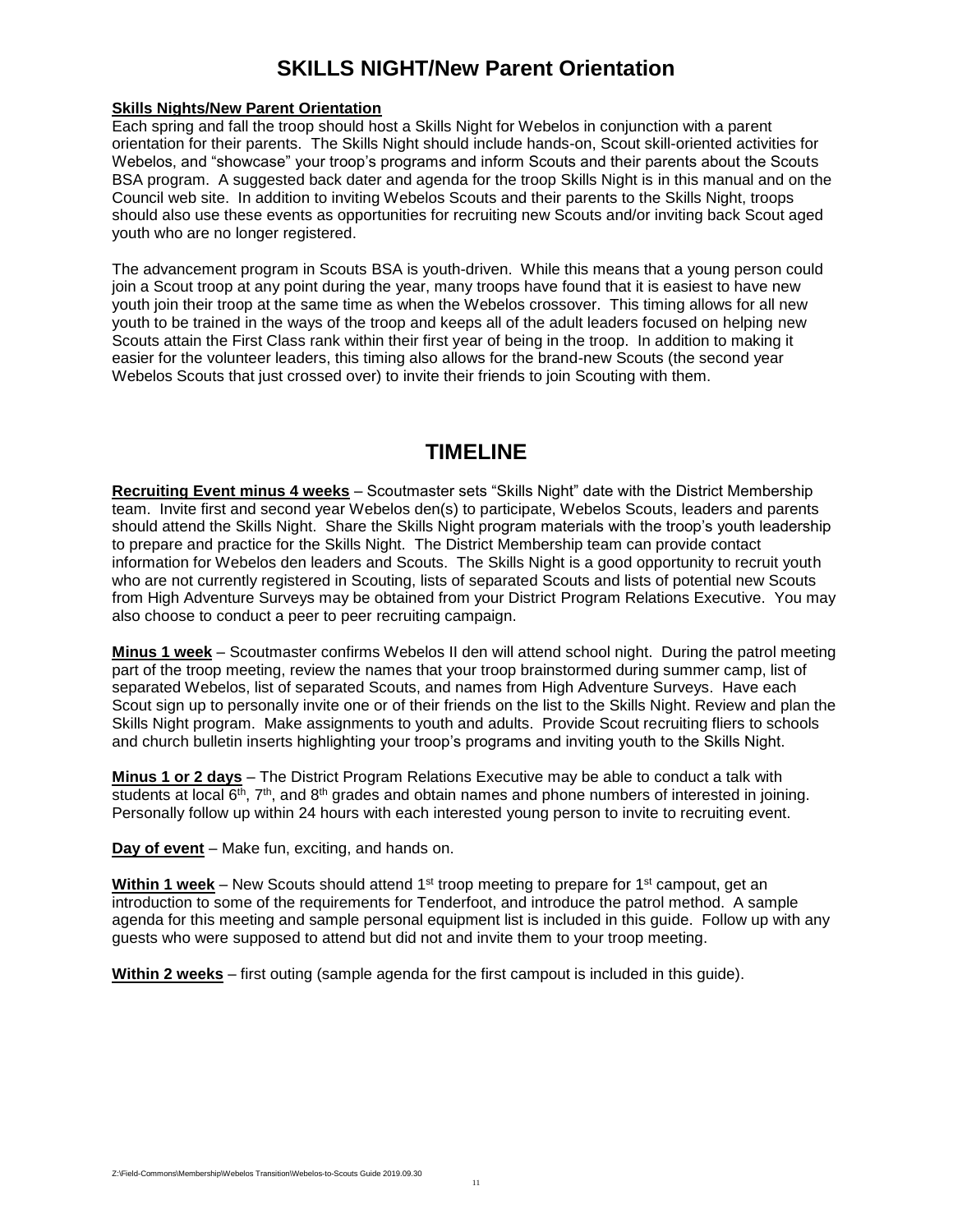# **Troop skills night Agenda**

# 1. Pre-Opening

- Conduct a simple action game for early arrivals.

# 2. Opening

- Flag Ceremony
- Welcome to the guest

# 3. Activity Time

- A. Skill time for youth
	- Hot spark
	- Knot relay
	- Map and Compass
	- Initiative Games
	- First campout equipment list demonstration
- B. Parent Orientation
	- Explain the ideals and values of Scouting
	- Introduce the troop leadership and its organization.
	- Distribute the troop calendar.
	- Explain the summer camp opportunity.
	- Thoroughly explain the costs of troop membership.

# 4. Joining Process

- Youth and parents' complete applications to join Scouting.
- Announce information about the next troop meeting.

# 5. Closing

- Scoutmaster's Minute **Scoutmaster** Scoutmaster
- Closing Ceremony
- 6. Refreshments (Optional)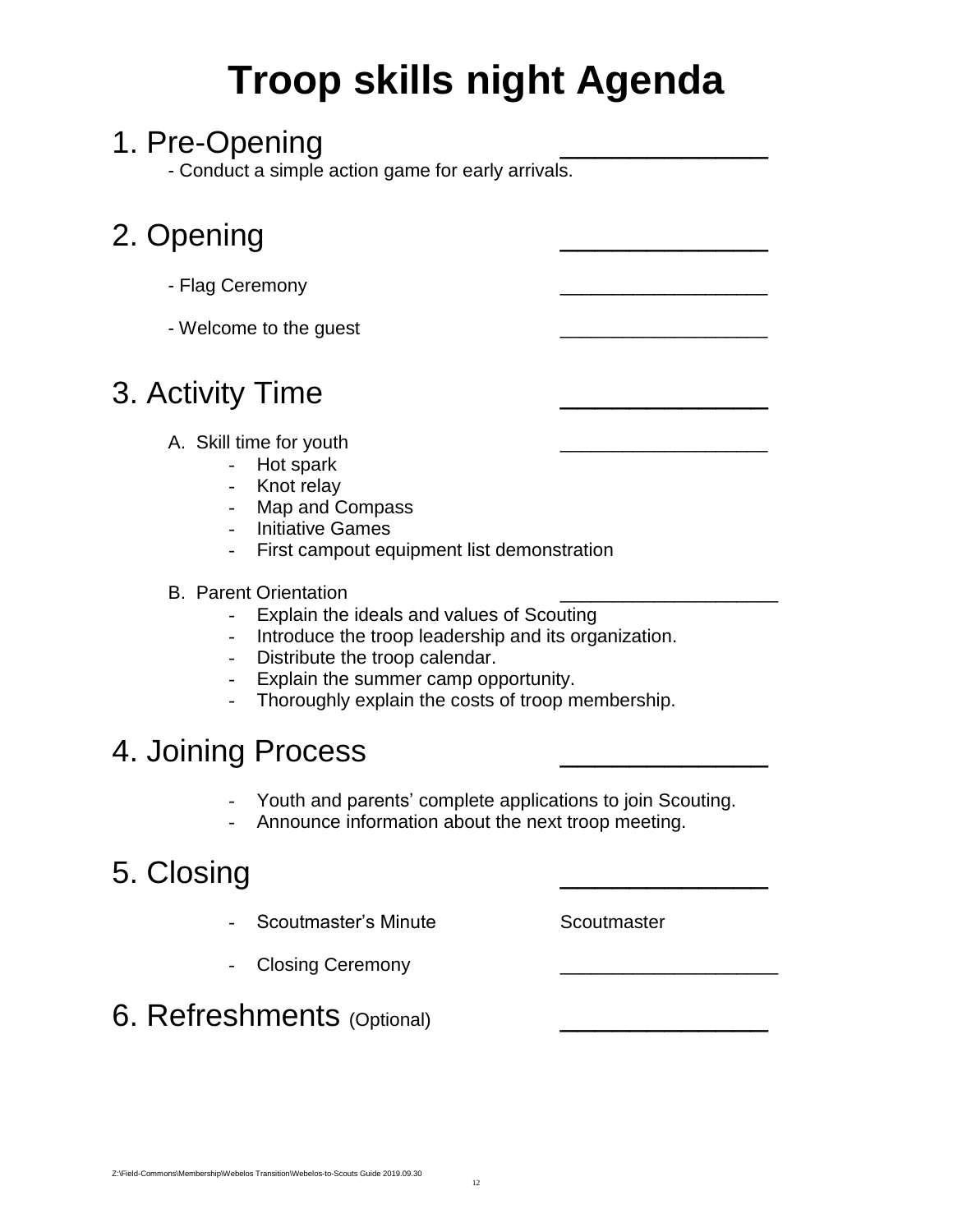### **Skills Night Kit's**

### **Contents:**

6 Hot Spark kits half bag Cotton balls 3 Aluminum pie pans 6 6' lengths of rope for knot tying 4 "*Knots and How to Tie Them*" pamphlet 1 Topographic map 1 Compass 1 Instruction sheet for initiative games 1 Set of 4 posters for parents meeting 10 Copies of "*Your First Outdoor Campout"* personal equipment list handout 1 Boy Scout Handbook 10 Youth Applications 10 Adult Applications 1 box pens

**Fire Starting** – Have an adult or older Scout demonstrate how to properly use a hot spark. Sit a cotton ball in the middle of an Aluminum pie pan and have youth try to ignite it. **Have a way to quickly extinguish the fire nearby!** Best to use something you can simply press down on cotton ball to smother flame. It is also recommended to have a water source nearby.

**Knot Tying** – Give each youth a *"Knots and How to Tie Them"* pamphlet and a length of rope. Demonstrate and let the youth practice tying the following knots: square knot, bowling, taut-line hitch, and two ½ hitches. Discuss how and why each knot is used.

**Orienteering** – Orientate the map. Locate a river, ridge, valley, county road, gentle slope, cliff, steep slope, and lake.

**Initiative Games –** These are team games that are fun, but also teach teamwork.

**First Campout Equipment List** – Show youth an example of the personal camping equipment they will need for their first campout and hand them the sample personal equipment list located in this guide. Each boy should bring the items on the list to their first troop meeting (sample first troop meeting located in this guide).

**Parent's meeting** – While youth are participating in the round-robin skills instruction, Scoutmaster or Committee Chairman should talk to the parents about the Aims and Methods of Scouting, how parents should be involved, and share the annual program plan including meeting dates and campouts. Give list of materials needed for first campout.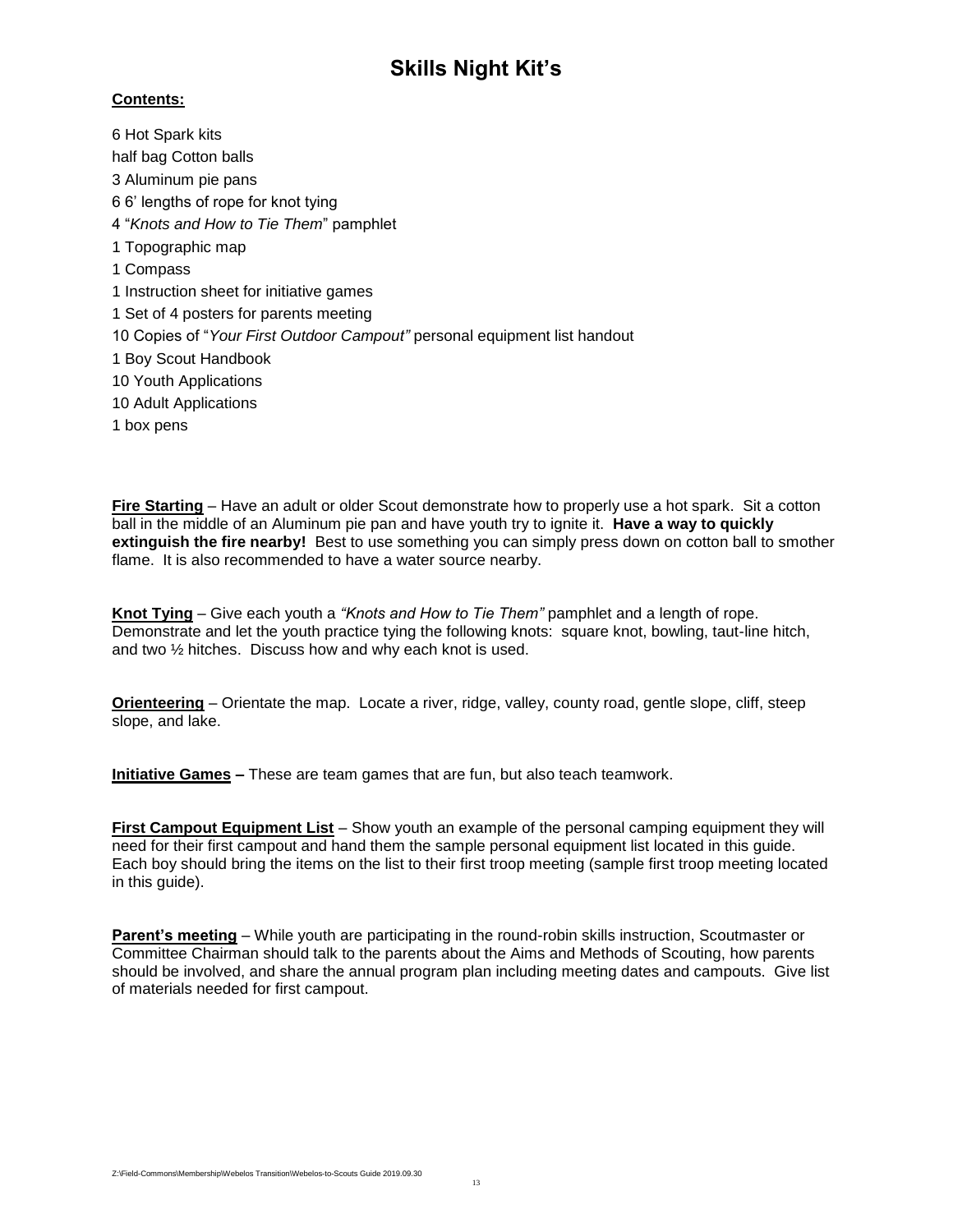### **Initiative Game List**

### **Helium Stick**

- Deceptively simple but powerful exercise for learning how to work together and communicate in small to medium sized groups.
- Line up in two rows which face each other.
- Introduce the Helium Stick a long, thin, light rod. (Dome tent poles work great!)
- Ask participants to point their index fingers and hold their arms out.
- Lay the Helium Stick down on their fingers. Get the group to adjust their finger heights until the Helium Stick is horizontal and everyone's index fingers are touching the stick.



- The catch: Each person's fingers must be in contact with the Helium Stick at all times. Pinching or grabbing the pole in not allowed - it must rest on top of fingers.
- Reiterate to the group that if anyone's finger is caught not touching the Helium Stick, the task will be restarted. Let the task begin....
- Warning: Particularly in the early stages, the Helium Stick has a habit of mysteriously float up rather than coming down, causing much laughter. A bit of clever humoring can help - e.g., act surprised and ask what they are doing raising the Helium Stick instead of lowering it! For added drama, jump up and pull it down!
- Participants may be confused initially about the paradoxical behavior of the Helium Stick. The secret (keep it to yourself) is that the collective upwards pressure tends to be greater than the weight of the stick. Often the more a group tries, the more it floats.
- Some groups or individuals (most often larger size groups) after 5 to 10 minutes of trying may be inclined to give up, believing it not to be possible or that it is too hard.
- The facilitator can offer direct suggestions or suggest the group stops the task, discusses their strategy, and then has another go.
- Less often, a group may appear to be succeeding too fast. In response, be particularly vigilant about fingers not touching the pole. Also make sure participants lower the pole all the way onto the ground. You can add further difficulty by adding a large washer to each end of the stick and explain that the washers should not fall off during the exercise, otherwise it's a restart.
- Eventually the group needs to calm down, concentrate, and very slowly, patiently lower the Helium Stick - easier said than done.

### **Conducting a Reflection on the Experience**

- What was the initial reaction of the group?
- How well did the group cope with this challenge?
- What skills did it take to be successful as a group?
- What creative solutions were suggested and how were they received?
- What would an outside observer have seen as the strengths and weaknesses of the group?
- What did each group member learn about him/her self as an individual?
- What other situations (e.g., at school, home or work) are like the Helium Stick?

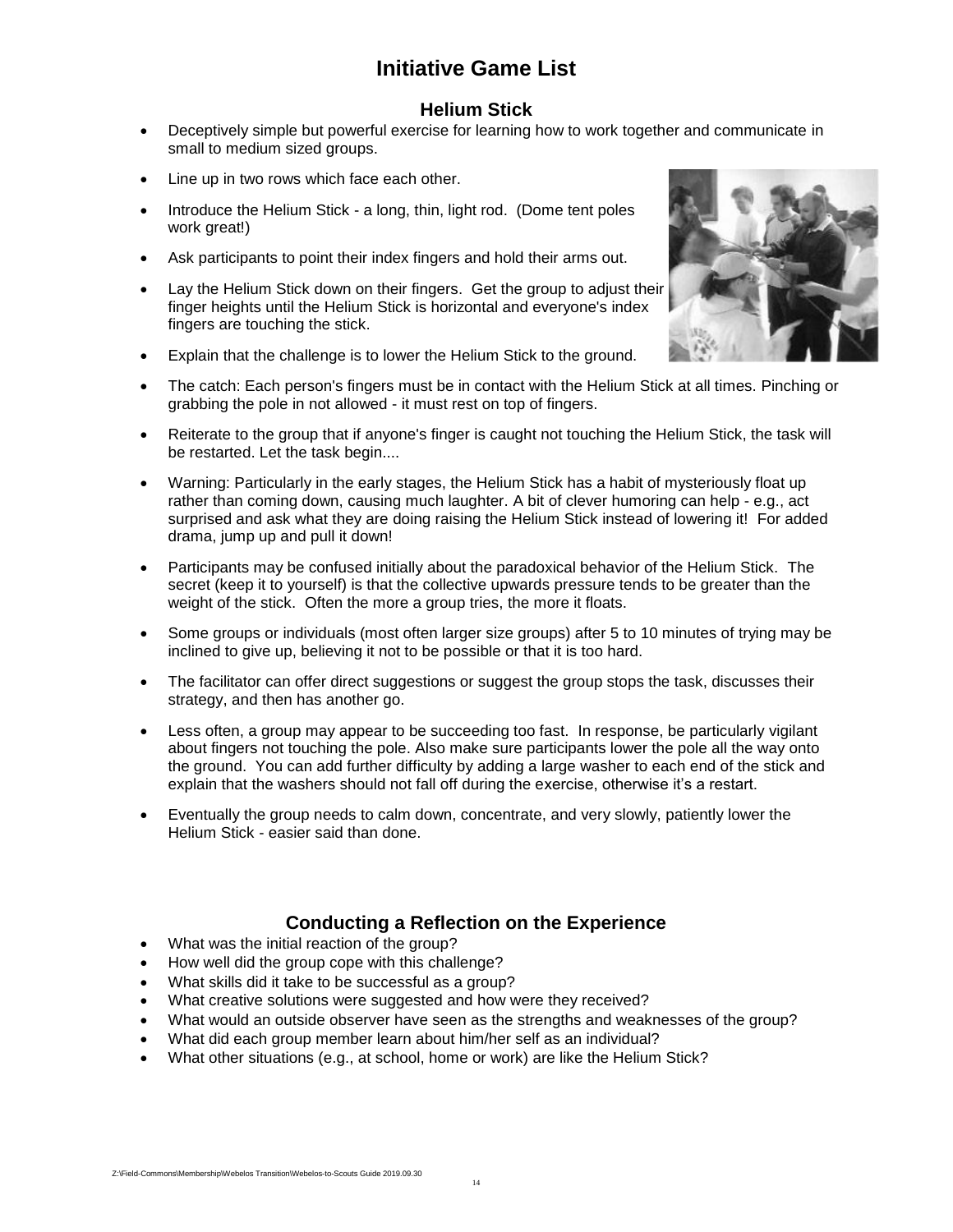### **Mine Field**

- A popular, engaging game involving communication and trust. Works for groups of various types and sizes. Moderately complex. The task is very flexible.
- The goal is to traverse, with eyes closed or blindfolded, a designated area full of obstacles without touching any obstacle or any person.
- Select a "playing field". Go outside, if possible. But can be done inside, even in rooms with fixed furniture (which can become objects to be avoided).
- [http://www.wilderdom.com/store/index.php?main\\_page=product\\_info&cPath=2\\_68&products\\_id=](http://www.wilderdom.com/store/index.php?main_page=product_info&cPath=2_68&products_id=17) [17D](http://www.wilderdom.com/store/index.php?main_page=product_info&cPath=2_68&products_id=17)istribute "mines" e.g., balls or other objects such as bowling pins, cones, foam noodles, books, backpacks, etc.
- Establish a concentrating and caring tone for this activity. Trust exercises require a serious atmosphere to help develop a genuine sense of trust and safety.
- Participants can begin by trying to cross the field by themselves. In a second round, participants can then ask someone else to help them traverse the field by "talking" them through the field.
- Participants operate in pairs. Consider how the pairs are formed it's a chance to work on relationships. One person is blind-folded (or keeps eyes closed) and (optional) cannot talk. The other person can see and talk but cannot enter the field or touch the person.
- The challenge is for each blind-folded person to walk from one side of the field to the other, avoiding the mines, by listing to the verbal instructions of their partners.
- Be wary of blindfolded people bumping into each other. The instructor(s) can float around the playing area to help prevent collisions.
- Decide on the penalty for hitting a mine. It could be a restart (serious consequence) or time penalty or simply a count of hits, but without penalty.
- Allow participants a short period (e.g., 3 minutes) of planning time to decide on their communication commands. It can help participants if you suggest that they each develop a unique communication system. When participants swap roles, give participants some review and planning time to refine their communication method.
- Allow participants to swap over and even have several attempts, until a real, satisfied sense of skill and competence in being able to guide a partner through a minefield develops.
- The activity can be conducted one pair at a time (e.g., in a therapeutic situation), or with all pairs at once (creates a more demanding exercise due to the extra noise/confusion).
- Can be conducted as a competitive task e.g., which pair is the quickest or has the fewest hits?
- The facilitator plays an important role in creating an optimal level of challenge, e.g., considers introducing more items or removing items if it seems too easy or too hard. Also consider coaching participants with communication methods (e.g., for younger students, hint that they could benefit from coming up with clear commands for stop, forward, left, right, etc.).
- Be cautious about blind-folding people it can provoke trust and care issues and trigger posttraumatic reactions. Minimize this risk by sequencing Mine Field within a longer program involving other get-to-know-you and trust building activities before Mine Field.

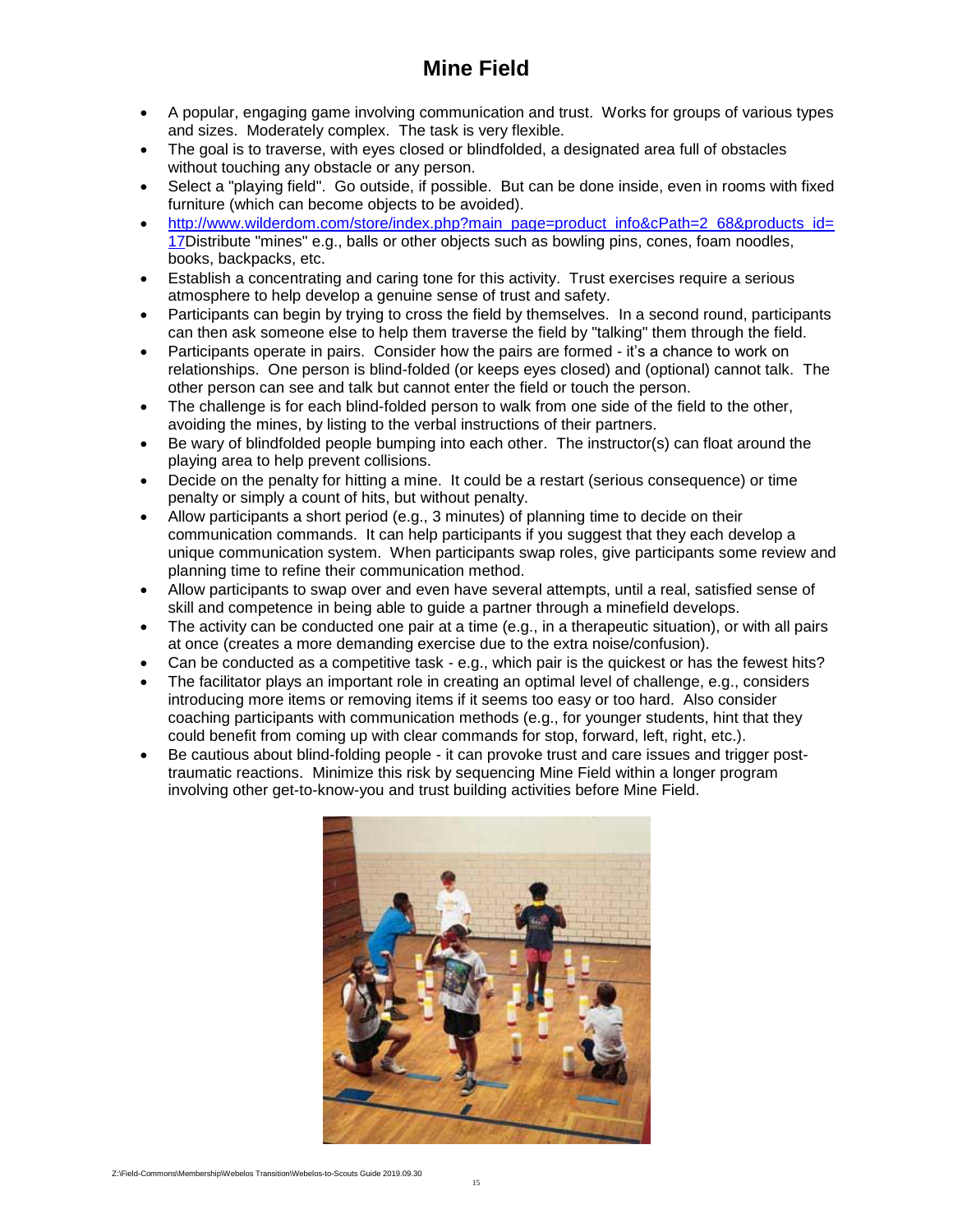### **Amoeba Race**

- A fun game, using a basic biology concept of a cell
- Requires cooperation, competition and close physical interaction. Useful as a simple activity to help groups get comfortable with one another.
- Explain how to create an amoeba. There are 3 parts:
	- o a lot of protoplasm
		- (people who don't mind being close, gather together)
	- o a cell wall
		- (people who like to contain themselves & others, surround the protoplasm, facing outward, linking elbows)
	- o a nucleus
		- (someone with good eyesight and the ability to keep on top of things should be the nucleus, seated on the shoulders of some of the protoplasm)
- Once the amoeba is formed, try taking a walk through a field or around the block. A rhythmic chant might be helpful for coordinating movements. (What sort of sound does a one-celled creature make?)
- Finally, try a little cell division. Split into two, create a second nucleus and have an Amoeba Race.

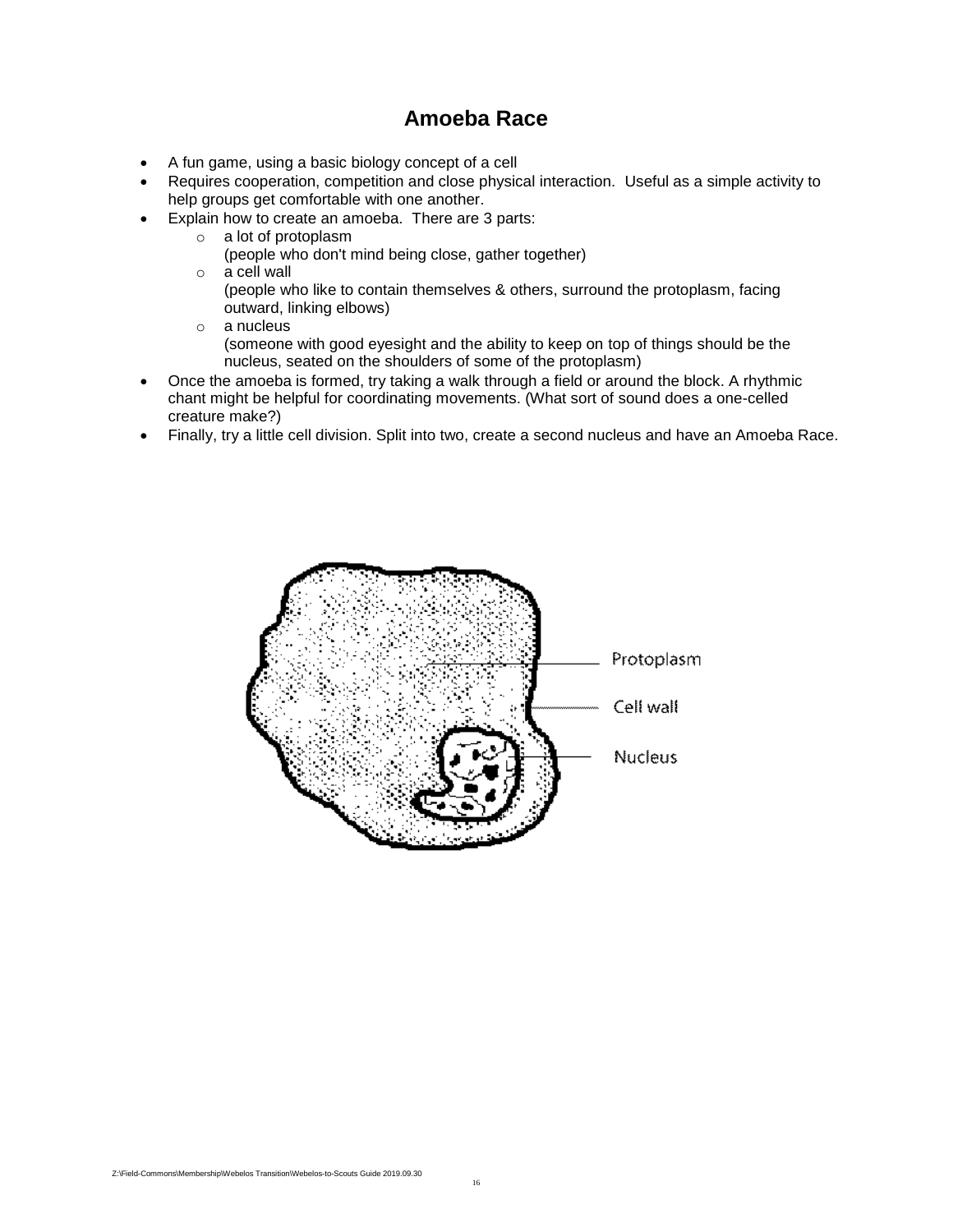# **Your First Outdoor Campout Personal Equipment List**

| <b>Backpack</b> (and/or large sports equipment bag, and/or duffel bag. Line it with a<br>lawn bag first, to keep contents dry.) |  |
|---------------------------------------------------------------------------------------------------------------------------------|--|
| <b>Sleeping Bag (or blankets)</b>                                                                                               |  |
| Closed-cell foam camp sleeping pad                                                                                              |  |
| <b>Raincoat or Poncho</b>                                                                                                       |  |
| <b>Warm Jacket</b>                                                                                                              |  |
| <b>Extra pair of pants</b>                                                                                                      |  |
| <b>Sweater and/or Sweatshirt</b>                                                                                                |  |
| <b>Long sleeve shirt</b>                                                                                                        |  |
| <b>Short sleeve shirt</b>                                                                                                       |  |
| <b>Underwear</b>                                                                                                                |  |
| Hat                                                                                                                             |  |
| Mess-kit (bowl, cup, fork, spoon, plate)                                                                                        |  |
| 2 one-quart water bottles                                                                                                       |  |
| <b>Flashlight and extra batteries</b>                                                                                           |  |
| <b>Small first aid kit</b>                                                                                                      |  |
| Pen and pocket notepad/ Scouts BSA Handbook                                                                                     |  |
| Personal Toiletries (Toothbrush, toothpaste, small hand soap, comb, towel<br>toilet paper, etc.)                                |  |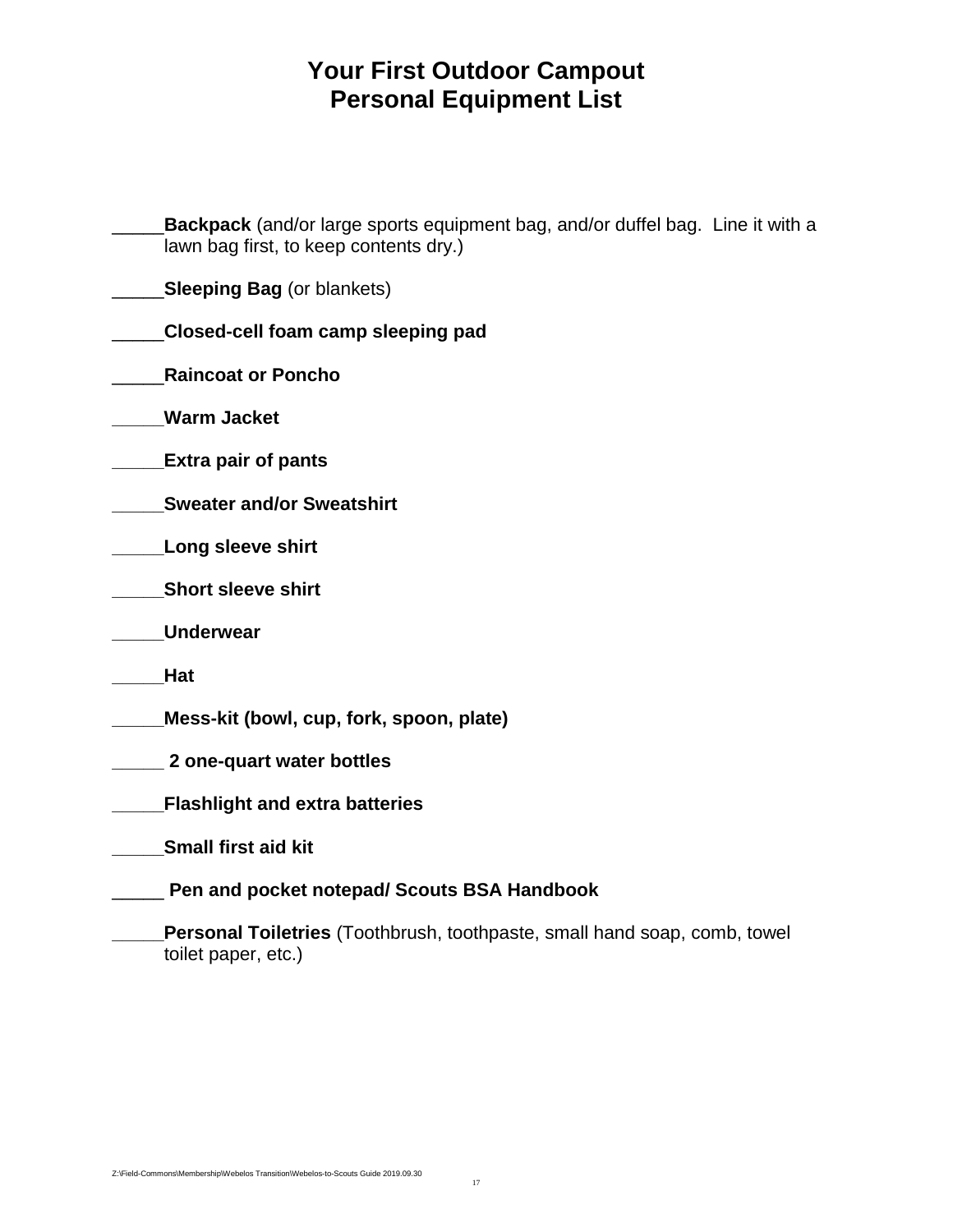## **Webelos Den Chief Job Description**

The Webelos Den Chief is a current Scout who gives leadership to a Webelos Den in the pack in which the troop is affiliated. The Den Chief has the following duties and responsibilities:

- Know the purposes of Cub Scouting and helps the Webelos Den achieve those purposes.
- Serves as and activities assistant for the Webelos Den.
- Set an example for the Webelos with proper attitude and proper informing.
- Be a friend to the Webelos Den.
- Help the Webelos Den Leader lead the weekly den meeting and help the den participation in the monthly pack meeting.
- Meet regularly with the Webelos Den leader to review meeting plan.
- Help Webelos earn activity pins by assisting the activity badge counselor(s).
- Teach the Denner and assistant Denner leadership skills.
- Attend Den Chief training at the University of Scouting or in your district.
- Help plan and carry out den outdoor activities including join programs/meetings with the troop, campouts, and field trips, and district camporees.
- Work with Scoutmaster and Cubmaster to plan a memorable Webelos Transition ceremony for the den.
- Attend all den meetings and pack meetings.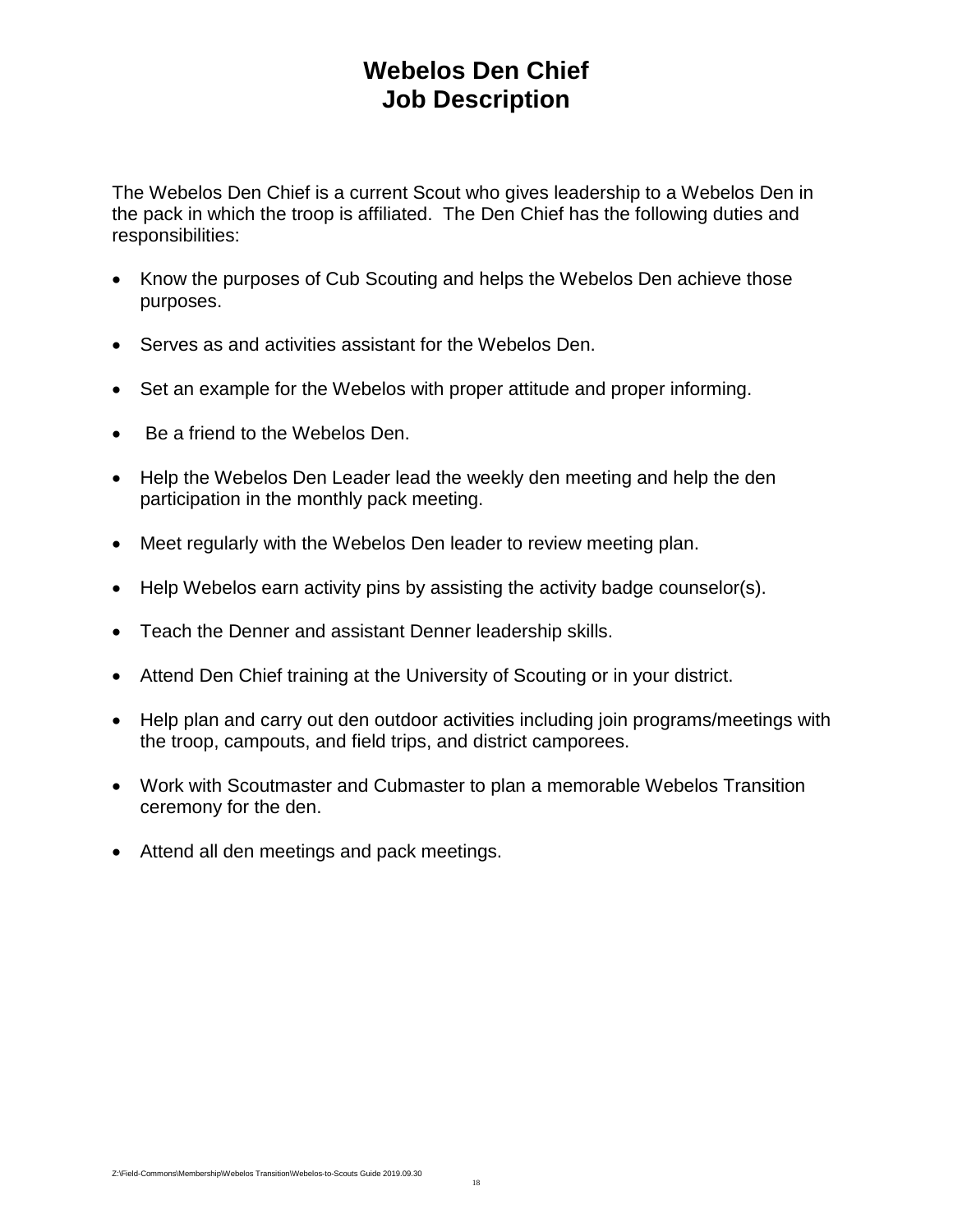# **Webelos to Scout Graduation Sample Crossover Ceremony**

**Setting:** A bridge is in the center stage. One side of the bridge is represented as the Cub Scout side and the other side as the Scout troop side. You can use your imagination on how to symbolize each side, so it is apparent which side is which. Scouts with candles lighting the path is very impressive. Cubmaster and Scoutmaster position themselves on the appropriate sides of the bridge.

**CUBMASTER**: Tonight, we mark a great occasion, the transition of \_\_\_\_\_ Webelos into Scout Troop . We are sad to see them leave because they have been a great help to our pack, but we are happy for them because they are going on to the great adventure of Scouting. These Webelos have worked hard for this night and have advanced well. As a symbol of their hard work, each Webelos will be given an arrow. As I call your name, will each Webelos come forward with your parent(s)?

#### *(Call each transitioning Webelos Scout's name off.)*

**Reader**: The arrow alone gives meaning to each of these Scouts. The wooden shaft gives the arrow strength; just like the strength the Scout Promise gives each Scout. The fletching helps guide the arrow on a straight and true path; just like the Scout Law guides the Scout on a straight and true path. The arrowhead points the way to the target; just like Webelos badge and Arrow of Light requirements have pointed the Scout to the ways of Scouting.

Each arrow has these parts, but each arrow is different, it is individual. Each arrow represents his individual trail through Cub Scouting. And each arrow will continue to travel as an individual along the path ahead in Scouting.

### *(Give each transitioning Webelos Scout his arrow.)*

It has been a long trail. As you look at the arrow you can look back and see how far you have traveled. Your first trail led you across the Bobcat Ridge, where Akela took you into the Pack as a Bobcat. The yellow mark tells that this boy completed his Bobcat requirements. You may have then climbed the steep Wolf Mountain. The red mark means he has completed the Wolf badge. After that there may be gold and silver marks for the arrow points that you may have earned. After finding your way through Bear Forest, you may have earned your Bear rank. The green mark shows you have gained your Bear achievements, and again you may have earned a gold and silver arrow points. Your trail next may have led you to Webelos Rank...first earning three activity pins shown by three black marks, then your Webelos badge, which is marked in blue. The Arrow of Light trail may have been hard and rugged. You first earned another four activity pins. Then came the highest Cub Scout Achievement, the Arrow of Light, which is signified by the white marking on the arrow. The twelve beads will remind you of the twelve points of the Scout Law. The red and white feathers not only stand for the troop's colors, but also for devotion and honor.

Your trail in Scouting does not end in Cub Scouting; it is only the beginning, for all of you have prepared yourself for the crossing over to become a Scout.

The bridge before you is a symbol of your crossing from Cub Scouting to Scouting. The bridge is a structure carrying a pathway or roadway over a depression. It is a means of connection or transition from one side to another, as this bridge represents how our Pack is connected to our Troop. As I call each of your names, please come stand before your Cubmaster where he will remove your Webelos neckerchief.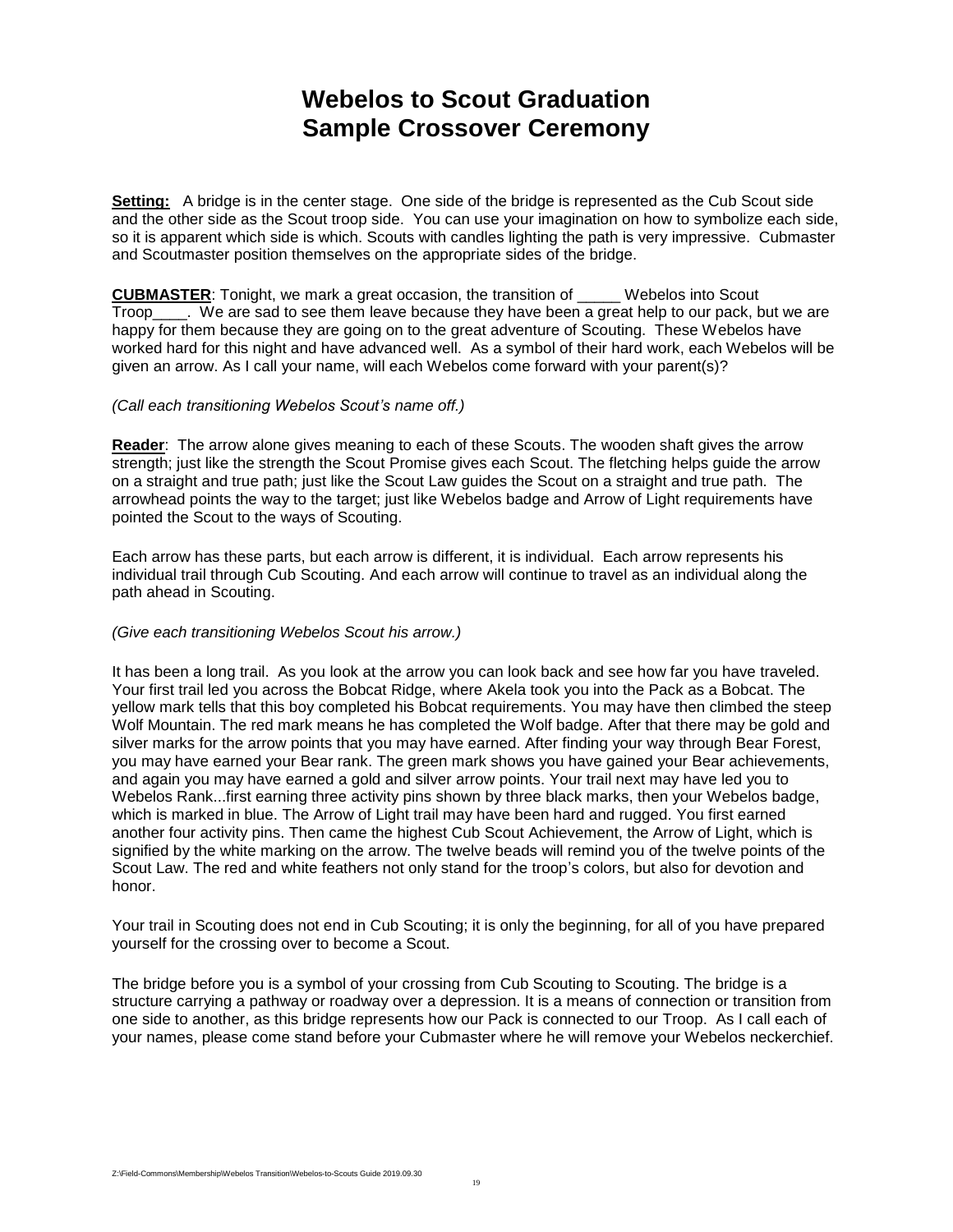*(Cubmaster is calling over to the Scoutmaster.)* 

**CUBMASTER**: Hello, Scouts of Troop \_\_\_\_\_.

**SCOUTMASTER**: Hello, Cub Scouts of Akela. What do you desire?

**CUBMASTER**: We have several Webelos Scouts who have prepared themselves for entrance into your Troop.

**SCOUTMASTER**: Bring them and their parents forward to the bridge that joins our Pack and Troop. I will send two of my Scouts over to escort these transitioning Webelos and their parents over the bridge.

*(Scouts cross over to Pack's side and then escort the new Scouts and their parents to the other side.)* 

**Webelos** leader (S*peaking to the Scoutmaster)*: These are your new Scouts, ready for the adventures ahead of them. They are going to call themselves the patrol.

**Webelos leader** *(speaking to the transitioning Webelos Scouts)*: As I call each of your names, please come forward to your Scoutmaster, where he will place on you the Neckerchief of your new Troop.

*(One at a time, place troop neckerchief on new Scout)*

**SCOUTMASTER**: I'd like to welcome the new patrol and their families to our Troop. *(Lights on)*

**SCOUTMASTER**: Will the Troop please form your patrols/ *(Have SPL lead all Scouts in the Scout Promise)?*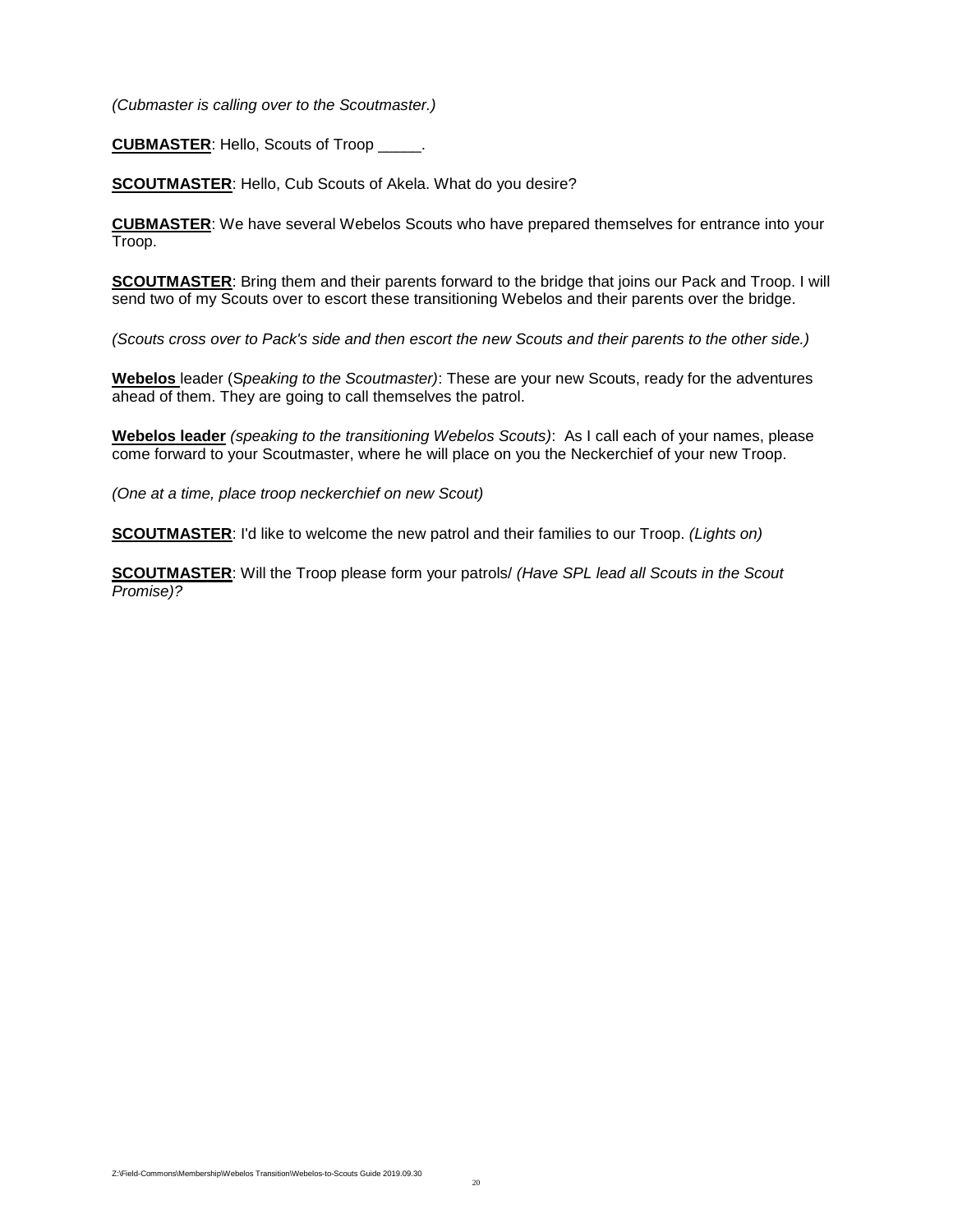# **Webelos to Scout Transition Sample Unit Visits Program**

### **Program ideas for when the Webelos II Den visits a Troop meeting.**

| <b>Activity</b>                            | <b>Description</b>                                                                                                                                                                                                                                                                       | <b>Run By</b>                               | <b>Time</b>   |
|--------------------------------------------|------------------------------------------------------------------------------------------------------------------------------------------------------------------------------------------------------------------------------------------------------------------------------------------|---------------------------------------------|---------------|
| <b>Pre-Opening</b><br>10 Minutes           | Hand out copies of your troop's annual<br>program plan; introduce Webelos to troop<br>members, exchange email addresses,<br>Highlight past troop activities.                                                                                                                             | Senior patrol<br>leader, Den<br>Chief       | $6:55 - 7:05$ |
| Opening<br>5 Minutes                       | Pledge of Allegiance, Scout Oath, Scout<br>Law                                                                                                                                                                                                                                           | Senior patrol<br>leader                     | $7:05 - 7:10$ |
| <b>Skills Instruction</b><br>25 Minutes    | Skills instruction round robin.<br>1. Allow the Webelos to try and start a<br>cotton ball on fire using a hot spark kit.<br>2. Allow the Webelos to set up a tent.<br>3. Have Webelos build a stretcher and<br>have a stretcher relay by first putting a<br>splint on the "victims" leg. | <b>Select Scouts</b><br>within the<br>troop | $7:10 - 7:35$ |
| <b>Patrol Meetings</b><br>15 Minutes       | Show summer camp promotion video to<br>Webelos. Talk about what the Webelos can<br>expect from Summer Camp.                                                                                                                                                                              | Senior patrol<br>leader, den<br>chief       | $7:35 - 7:50$ |
| <b>Inter-Patrol Activity</b><br>10 Minutes | Select a game out of a "Troop Program<br>Feature."                                                                                                                                                                                                                                       | Senior patrol<br>leader                     | 7:50-8:00     |
| <b>Closing</b><br>5 Minutes                | SPL thanks Webelos for attending meeting.<br>Leads in closing Flag Ceremony.                                                                                                                                                                                                             | Senior patrol<br>leader                     | $8:00 - 8:05$ |
| After the meeting                          | Scoutmaster thanks Webelos for attending.                                                                                                                                                                                                                                                | Scoutmaster                                 |               |

### • **Program ideas for when the Troop visits a Den meeting.**

- o Help the Webelos Den Leader teach requirements of the activity pin for the month.
- o Bring a *Power Point* slide show showing pictures of the fun and adventure your troop does throughout the year (5 minutes max).
- o Show Summer Camp promotion video or use a laptop and access the camp videos found on the Northern Star Scouting web site.
- o Give a "Firecrafter" demonstration.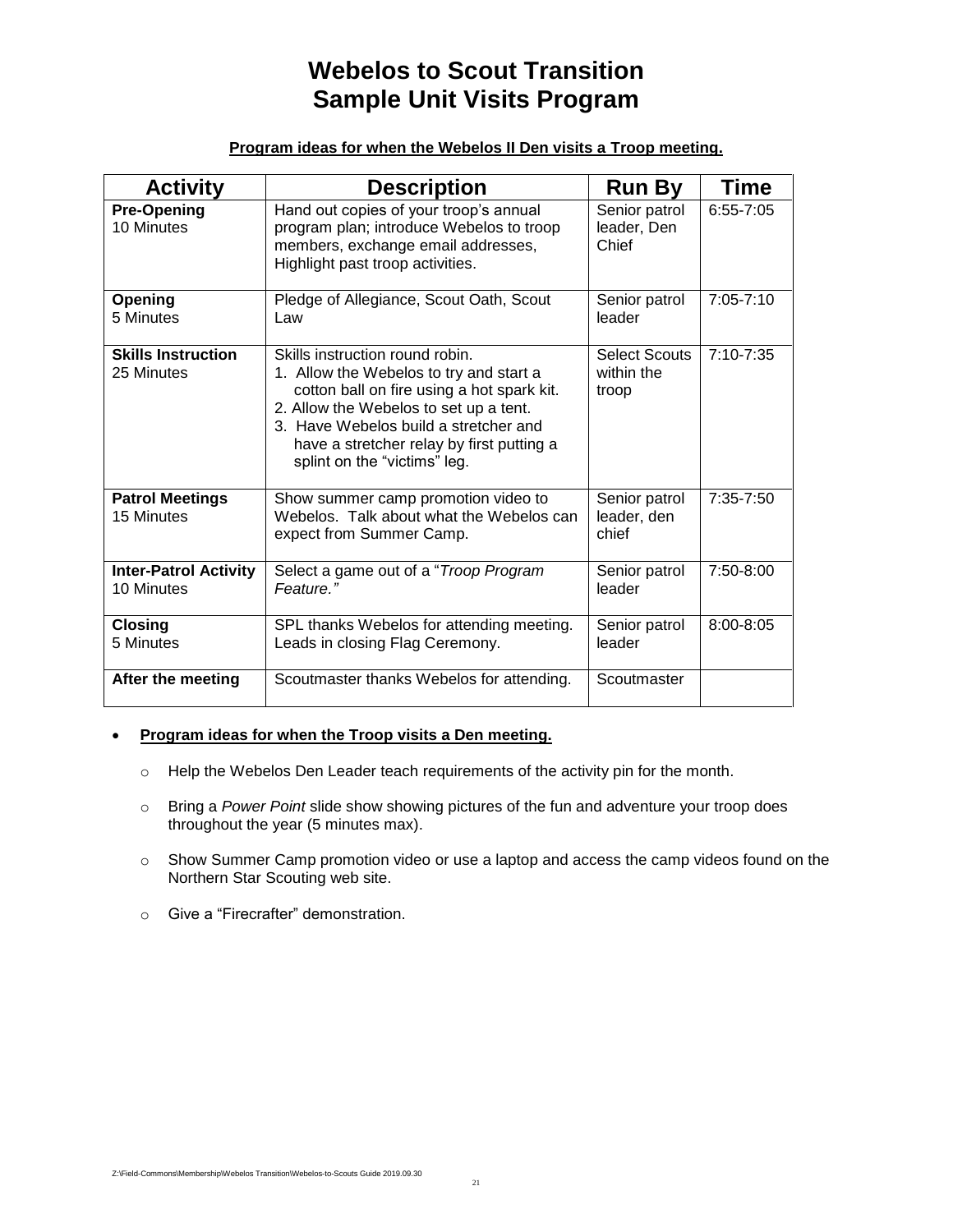# **Webelos to Scout Transition Sample Campout Program Plan**

### **Program ideas for joint Webelos Den/Troop Campout. (The theme is Athletics)**

| <b>Time</b>                 | <b>Activity</b>                                                                                                  | <b>Run By</b>   |
|-----------------------------|------------------------------------------------------------------------------------------------------------------|-----------------|
| <b>Friday evening</b>       | Load gear at meeting location, leave for campsite. Plan only                                                     | Senior Patrol   |
|                             | light meal en route. (Make sure Webelos and parents have<br>enough gear).                                        | Leader          |
|                             | Arrive at campsite. Off-load equipment. Set up patrol sites.                                                     | Patrol Leader / |
|                             | Stow gear and set up camp. (Have troop guide and an                                                              | Senior Patrol   |
|                             | assistant Scoutmaster help Webelos and their parents set                                                         | Leader          |
|                             | up their patrol site.)                                                                                           |                 |
| <b>Saturday</b>             | Cooks and assistants up. Prepare breakfast. (Cooks                                                               | Cooks,          |
| 6:30 a.m.                   | should be working on First and Second Class requirements).                                                       | assistants      |
|                             | The older Scout patrol also makes breakfast for Webelos                                                          |                 |
|                             | and their parents.                                                                                               |                 |
| 7:00 a.m.                   | Everyone else up. Take care of personal hygiene, air tents,                                                      |                 |
|                             | and hang out sleeping bags.<br><b>Breakfast</b>                                                                  |                 |
| 7:30 a.m.<br>8:00 a.m.      |                                                                                                                  |                 |
|                             | Clean up<br>Patrols set up gear for morning activities, clean up patrol site                                     | Cooks           |
| 8:30-11:30 a.m.             | Conduct athletic skills events (See Troop Program Features                                                       | <b>SPL</b>      |
|                             | Volume # 1).                                                                                                     |                 |
|                             | <b>Frisbee Golf</b><br>1.                                                                                        |                 |
|                             | 2.<br><b>Obstacle Course</b>                                                                                     |                 |
|                             | 3.<br>Volleyball                                                                                                 |                 |
|                             | Softball<br>4.                                                                                                   |                 |
|                             | 5.<br>Bicycle race                                                                                               |                 |
|                             | Patrol Dash<br>6.                                                                                                |                 |
|                             | 7.<br>Bike relay                                                                                                 |                 |
|                             | 8.<br>Erect a Tent                                                                                               |                 |
|                             | 9.<br>Kim's Game                                                                                                 |                 |
| 11:30 a.m.                  | Sack Lunch                                                                                                       |                 |
| Noon                        | <b>Continue Events</b>                                                                                           |                 |
| 4:30 p.m.                   | <b>Start Dinner preparation</b>                                                                                  | Cooks           |
| 5:30 p.m.                   | Meal                                                                                                             |                 |
| 6:00 p.m.                   | Clean up                                                                                                         | Cooks           |
| 8:00 p.m.                   | Campfire                                                                                                         | Senior Patrol   |
|                             |                                                                                                                  | Leader          |
| 9:00 p.m.                   | Cracker barrel                                                                                                   |                 |
| 10:00 p.m.<br><b>Sunday</b> | Lights out                                                                                                       |                 |
| 6:30 a.m.                   | Cooks and assistants up. Prepare breakfast. (Cooks<br>should be working on First and Second Class requirements). | Cooks           |
| 7:00 a.m.                   | Everyone else up. Take care of personal hygiene, air tents,                                                      |                 |
|                             | and hang out sleeping bags.                                                                                      |                 |
| 7:30 a.m.                   | <b>Breakfast</b>                                                                                                 |                 |
| 8:00 a.m.                   | Clean up                                                                                                         | Cooks           |
| 8:30 a.m.                   | Worship service                                                                                                  |                 |
| $9:30$ a.m.                 | Break camp                                                                                                       |                 |
| Special                     | Cameras, pens, troop camping equipment, athletic gear                                                            |                 |
| equipment                   | needed for events                                                                                                |                 |
| needed                      |                                                                                                                  |                 |